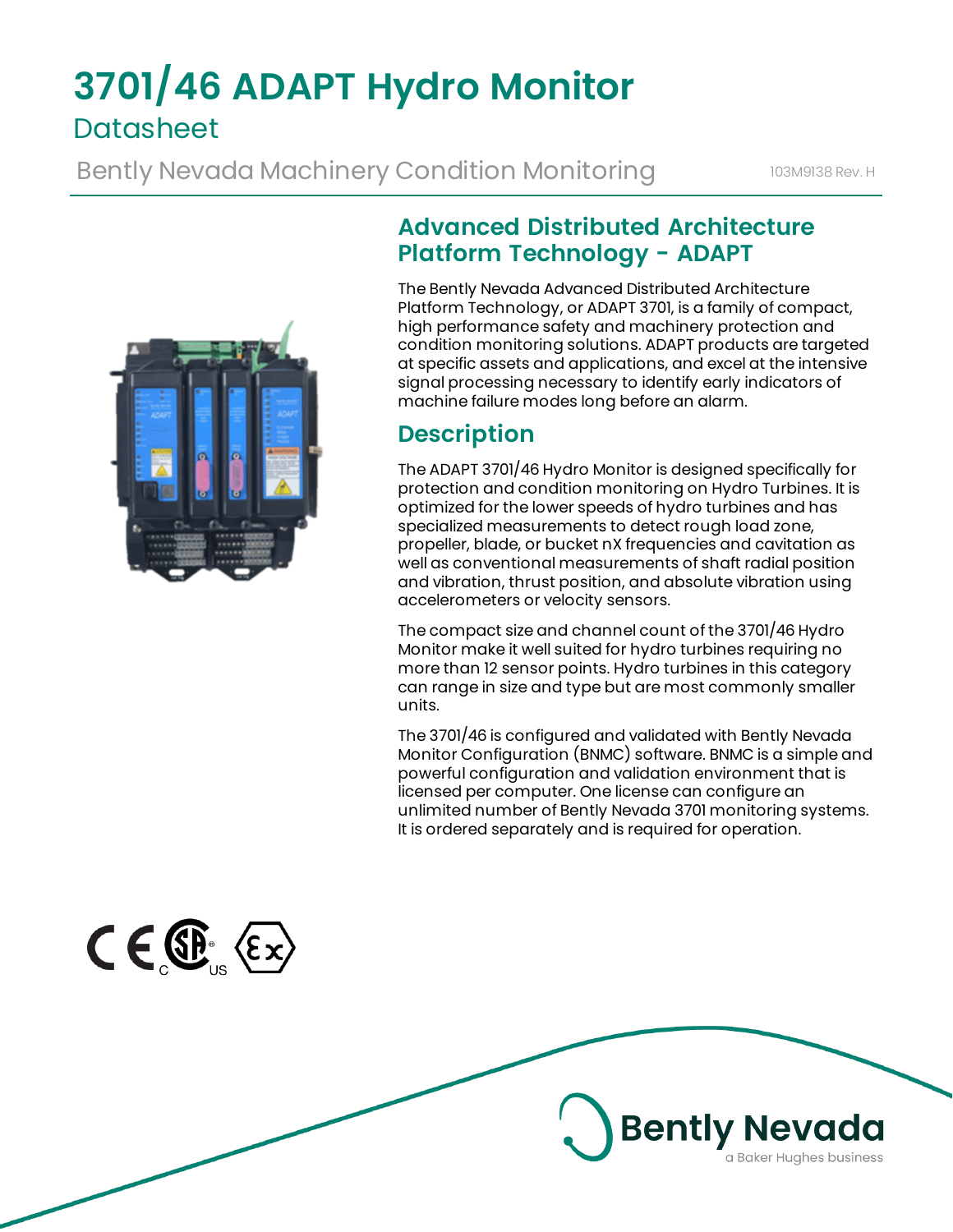## **3701/46 Overview**

The 3701/46 is a robust, compact, selfcontained 12-channel device with sophisticated signal processing capability and with a form-factor suitable for distribution close to individual hydro machines. It has a modular construction that allows field changing of components and is fully-configurable. It combines protection and condition monitoring (CM) in a single package. With the ability to define measurements and alarms within the monitor itself, it can act as a stand-alone protection and CM system. There is no need for any interaction with external software to trigger or control the monitor during operation.

### **3701 Digital Communications**

The 3701/46 has two independent Ethernet physical RJ45 connections per CPU for digital communication with Bently Nevada software products hosted on network computers and plant automation systems. It uses a proprietary Ethernet protocol for communicating with System\_1\_Evolution software and the BNMC configuration software.

The 3701/46 includes two independently addressable Ethernet ports which provide Ethernet TCP/IP communications capabilities. Standard industrial protocols are:

The 3701/46 is a robust, compact, selfcontained 12-channel device with sophisticated signal processing capability and with a form-factor suitable for distribution close to individual hydro machines. It has a modular construction that allows field changing of components and is fully-configurable. It combines protection and condition monitoring (CM) in a single package. With the ability to define measurements and alarms within the monitor itself, it can act as a stand-alone protection and CM system. There is no need for any interaction with external software to trigger or control the monitor during operation.

The 3701/46 Hydro Monitor is a self-contained device that is ordered with a single part number and is made up of these major components:

| Part                     | <b>Quantity Required in each</b><br>3701/46 |
|--------------------------|---------------------------------------------|
| 3701 Terminal<br>Base    |                                             |
| 3701 Processor<br>Module |                                             |
| 3701 Input<br>Module     | $1$ or $2$                                  |
| 3701 Output<br>Module    | 1 or none                                   |

### **3701 Digital Communications**

The 3701/46 has two independent Ethernet physical RJ45 connections per CPU for digital communication with Bently Nevada software products hosted on network computers and plant automation systems. It uses a proprietary Ethernet protocol for communicating with System\_1\_Evolution software and the BNMC configuration software.

The 3701/46 includes two independently addressable Ethernet ports which provide Ethernet TCP/IP communications capabilities. Standard industrial protocols are:

- Modbus  $TCP/IP$
- Ethernet Global Data (EGD)

Modbus over Ethernet is available for connection to HMI's, unit control systems, or other plant automation equipment. The 3701 can only be configured as a server.

EGD is a GE protocol used on Mark VI and Mark Vie controllers and by GE Programmable Automation Controllers and certain 3rd party automation equipment.

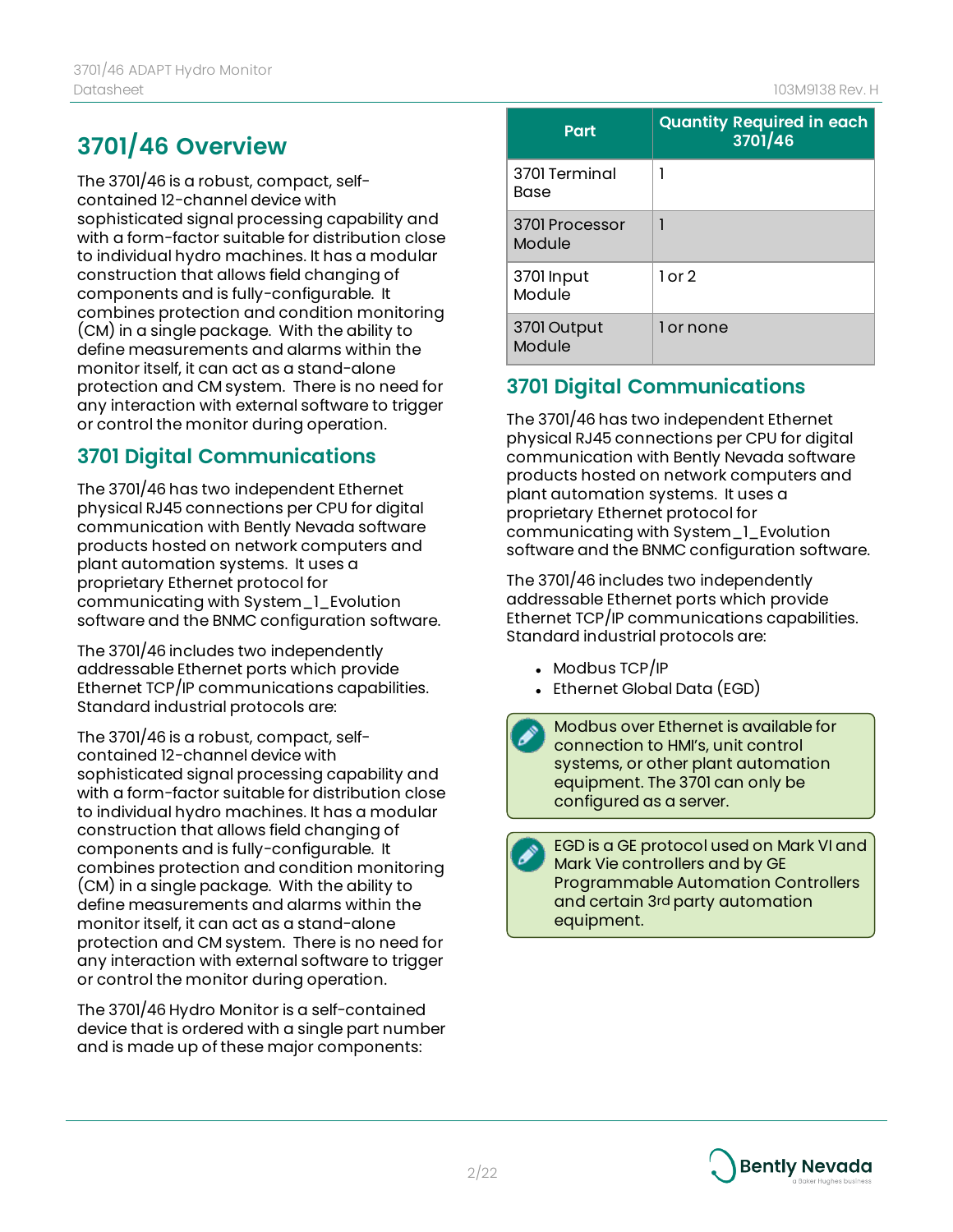### **3701/46 System Description**

The 3701/46 monitor is powered by single or dual redundant external +24 V DC power. It consists of four main physical components: the terminal base (single or dual), one or two processor modules, one or two input modules, and an output module.

The terminal base is the mounting platform for the monitor. The different modules install into the terminal base and two pluggable field wiring termination blocks plug into the terminal base. Sensor wiring terminates on the wiring blocks and terminations for discrete inputs (Reset, Trip Multiply, etc.) terminate directly on the base but on the opposite side from sensor wiring.

The processor module is the monitor's CPU. It is the center of the logic and signal processing for the monitor.

The input modules are the interface to the sensors. Each input module type covers multiple sensor varieties but due to the number of sensor types there are different input modules. The input modules condition the analog sensor signals for delivery to A/D conversion on the processor module. The input modules are simple, reliable, analog circuitry but with a simple microcontroller (outside the protection path) to provide diagnostics and fault detection on each module. Buffered transducer outputs are provided at a multi-pin D-sub connector on each input module. An accessory cable is available to fan the buffered outs to BNC or ADRE 408 DSPi compatible connectors.

The output modules provides 8 programmable SPDT relays and a dedicated monitor Protection Fault (OK) Relay. Relay logic is created in the BNMC software using the graphical logic editor.

#### **Processor Module**

The processor module, or CPU module, performs A/D conversion, digital signal processing, alarm and logic processing, and communications to Bently Nevada software and plant automation systems. The CPU module employs sophisticated diagnostics and fault detection processing to enhance reliability, availability, and maintainability of the protection and monitoring system.

## **Input Modules**

#### **3701 Proximitor Accelerometer Velomitor (PAV) Input Module**

The 3701 PAV input module is a 6-channel + Keyphasor/speed input module that interfaces to a variety of sensors such as: -24 Volt Proximitor sensors, -24 Volt 3-wire Accelerometers, Velomitors, and constant current 2-wire sensors that are compatible with the -24 Volt 2-wire Velomitor interface.

Any of the PAV's six channels  $(1 - 6)$  can be independently configured for one of the supported transducers. Each PAV supports one dedicated Keyphasor or speed measurement on channel 7 that is configurable for Proximitor sensors or magnetic pick-ups.

#### **3701 Proximitor Accelerometer Seismic (PAS) Input Module**

The 3701 PAS input module is a 6-channel + Keyphasor/speed input module that interfaces to a variety of sensors such as: -24 Volt Proximitor sensors, -24 Volt 3-wire Accelerometers, 2-wire Seismoprobes and compatible 3rd party inertial mass velocity sensors, or dynamic pressure sensors.

Any of the PAS's six channels  $(1 - 6)$  can be independently configured for one of the supported transducers. Each PAS supports one dedicated Keyphasor or speed measurement on channel 7 that is configurable for Proximitor sensors or magnetic pick-ups.

#### **3701 Positive (PoV) Input Module**

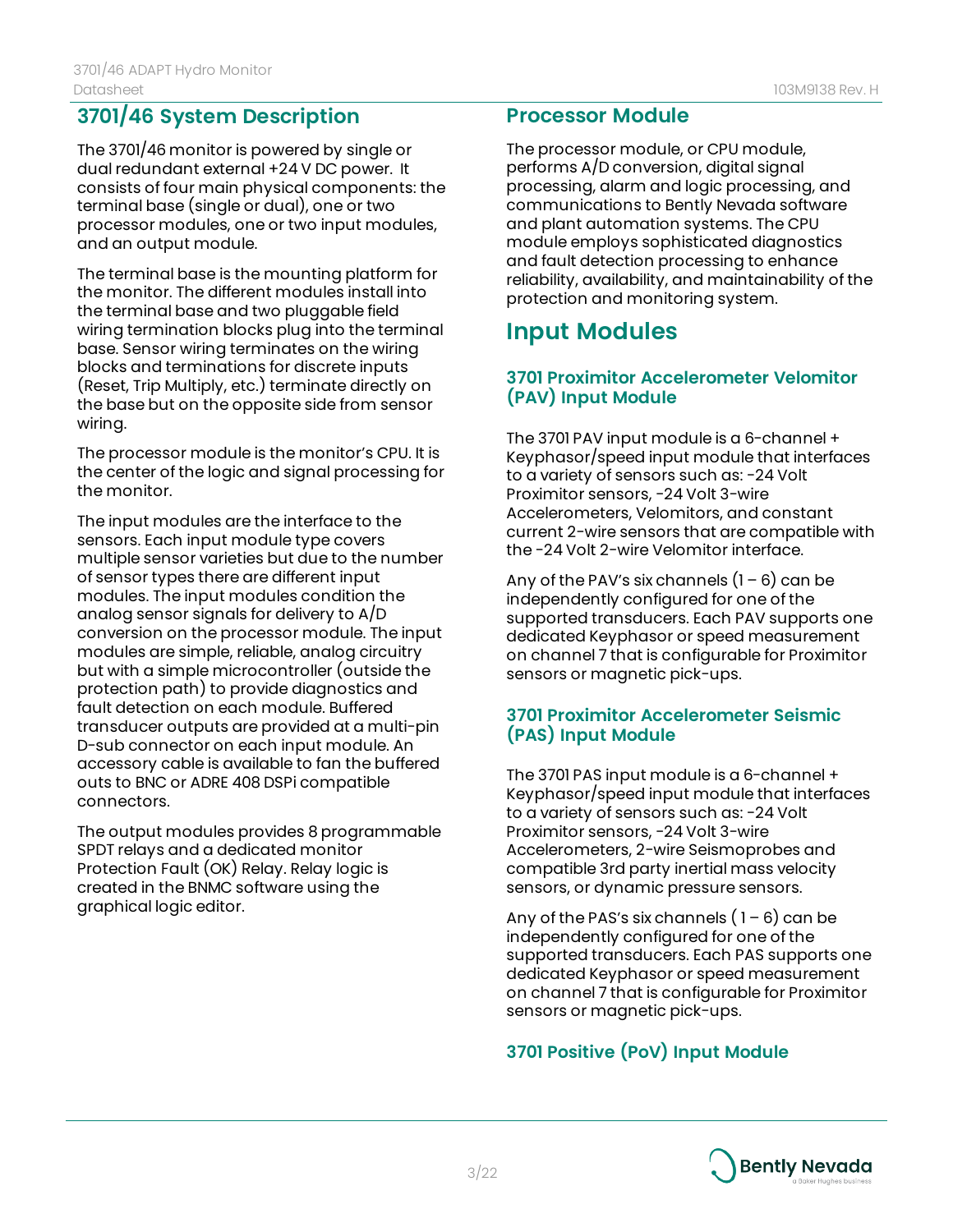The 3701 PoV input module is a 6-channel + Keyphasor/speed input module that interfaces to a variety of positively powered sensors such as: +24 V Proximitor sensors, +24 V Interface modules, and 2 wire IEPE sensors using 3.3 mA constant current.

Any of the PoV's six channels (1-6) can be independently configured for one of the supported transducers. Each PoV supports one dedicated negatively powered Keyphasor or speed measurement on channel 7 that is configurable for Proximitor sensors or magnetic pick-ups.

## **Output Modules**

#### **3701 8-Channel Relay Output Module**

The 3701 8-Ch Relay Output Module provides 8 SPDT relay outputs or 4 "virtual" DPDT outputs and a dedicated Protection Fault relay. Relay logic is user programmable in the BNMC software using the graphical logic editor. The processor module operates on the relay logic to drive relay state.

The Protection Fault relay is a normally energized SPDT relay that will de-energize on fault conditions that can compromise the monitor's availability to protect machinery. The protection fault relay is similar to a traditional OK relay but certain conditions that do not compromise protection will not cause the Protection Fault relay to de-energize.

The relays are configured for Normally De-Energized (NDE) or Normally Energized (NE) in four banks of two relays each using a switch on the relay module.

Relay wiring terminates on the output module using pluggable connectors and exits on the opposite side of the monitor from the sensor inputs.

## **Terminal Base**

### **3701 Simplex Terminal Base**

The term "simplex terminal base" identifies, or distinguishes this type of terminal base as one with a single (simplex) processor module as

opposed to a dual (or duplex) terminal base with two processor modules.

The 3701 simplex terminal base is the mounting and installation component of the monitor. It supports a single processor module, one or two input modules, and an output module.

The terminal base mounts to a bulkhead, or enclosure or wall sub-panel using the four mounting holes at the corners of the base. Mount vertically for optimal convection cooling.

Terminal base features:

- Two plugable terminal blocks provide sensor wiring terminations that are individually marked for the sensor wire type. The termination blocks can be removed for wiring ease or maintenance work and, when installed, are fixed in place with a locking mechanism.
- A dedicated connection terminal for single point connection to system earth.
- A single point earth connection switch to separate physical (chassis) earth from system common (instrument earth) to enable system common connection to an external intrinsic safety earth.
- Primary and secondary connectors for single or redundant +24 V DC power input.
- Six discrete inputs (DI) for dedicated dry contact DIs: Trip Multiply, Alarm/Relay Inhibit, Latch Reset, Special Alarm Inhibit, Run Mode, and IP/Account reset.

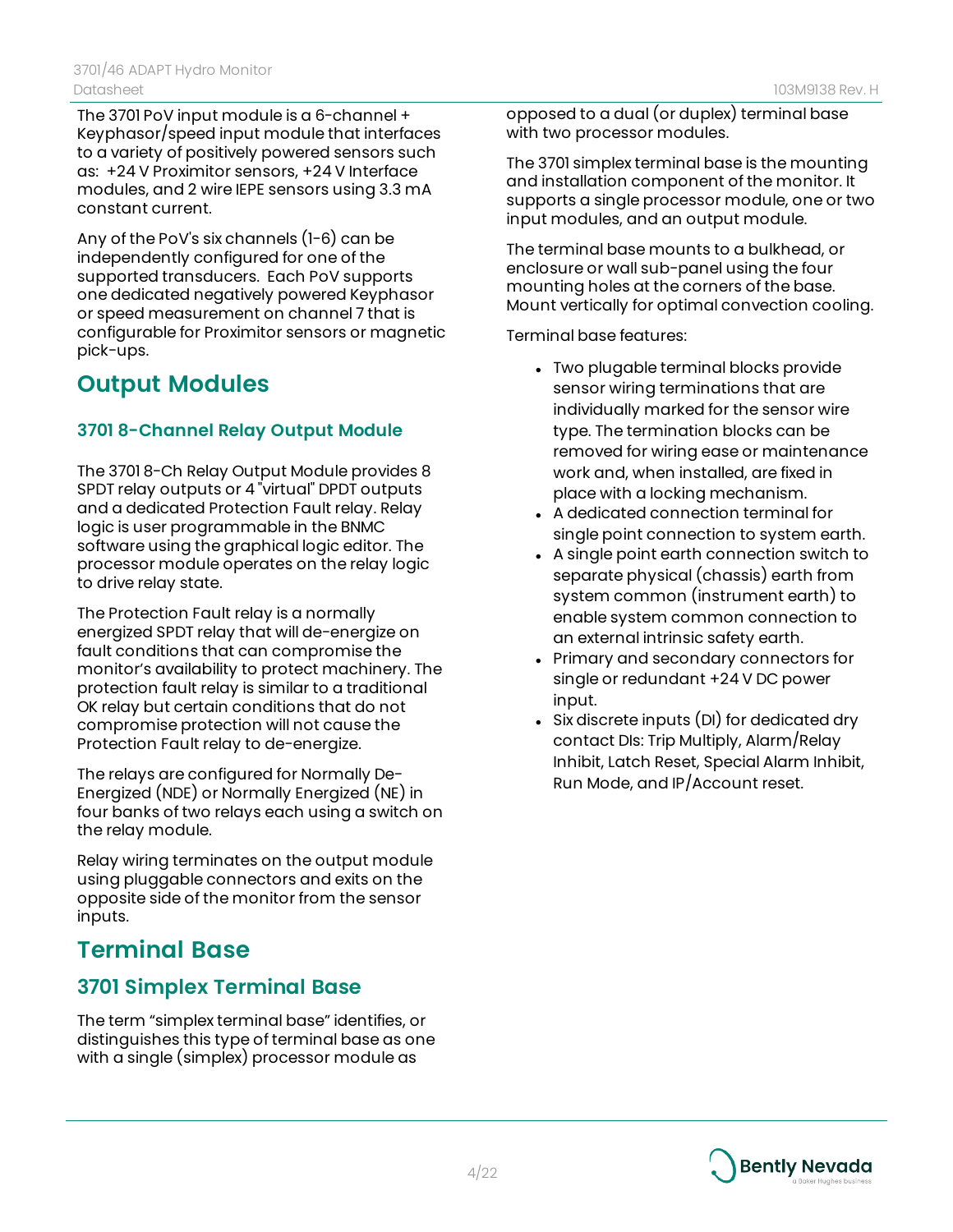## **Channel Types, Sensors, and Measurements**

The 3701/46 Hydro Monitor supports a set of standard channel types and the common sensors used with those channel types as well as custom configurable sensors. Support for sensor types is dependent on input module type as listed in tables located below in this datasheet section. Each channel type has default measurements that can be enabled or disabled and each channel type can have user customizable nX and bandpass measurements added to the channel and then customized to the application.

The 3701/46 can have up to 12 vibration input channels (Six per input module) and 2 Keyphasor/Speed inputs (One per input module). The monitor supports the channel types listed here:

- Acceleration
- Dynamic Pressure
- Radial Vibration
- Thrust Position
- Velocity
- Keyphasor/Speed

### **Input Module**

#### **Table 1: Channel Type Support by Input Module**

| <b>Input</b><br><b>Module</b> | <b>Channel Types</b>                                                                               |  |
|-------------------------------|----------------------------------------------------------------------------------------------------|--|
| <b>PAS</b>                    | Acceleration                                                                                       |  |
| Channels                      | Radial Vibration                                                                                   |  |
| $1 - 6$                       | <b>Thrust Position</b>                                                                             |  |
|                               | Velocity                                                                                           |  |
|                               | <b>Proximitor Speed</b>                                                                            |  |
| <b>PAS</b><br>Channel<br>7    | Keyphasor/Speed (Proximitors,<br>single and multi-event or Mag<br>pickup, single and multi-event). |  |
| <b>PAV</b>                    | Acceleration                                                                                       |  |
| Channels                      | <b>Dynamic Pressure</b>                                                                            |  |

| <u>Input</u><br><b>Module</b> | <b>Channel Types</b>                                              |
|-------------------------------|-------------------------------------------------------------------|
| $1 - 6$                       | Radial Vibration                                                  |
|                               | Thrust Position                                                   |
|                               | Velocity                                                          |
|                               | <b>Proximitor Speed</b>                                           |
| <b>PAV</b>                    | Keyphasor/Speed (Proximitors,                                     |
| Channel<br>7                  | single and multi-event or Mag<br>pickup, single and multi-event). |
| PoV                           | Acceleration                                                      |
| Channels                      | <b>Dynamic Pressure</b>                                           |
| $1 - 6$                       | Radial Vibration                                                  |
|                               | Thrust Position                                                   |
|                               | Velocity                                                          |
| PoV                           | Keyphasor/Speed (Proximitors,                                     |
| Channel<br>7                  | single and multi-event or Mag<br>pickup, single and multi-event). |

PAV and PAS channels 1–6 can also be configured to support an additional Keyphasor input provided it is a single event per revolution, less than 10,000 rpm, and uses a Proximitor sensor. This cannot be done with the PoV module.

### **Input Module Compatibility**

#### **Table 2: Input Module Compatibility with Acceleration Inputs**

| <b>Input</b><br><b>Module</b> | <b>Accelerometer or Accelerometer</b><br>Interface Module |
|-------------------------------|-----------------------------------------------------------|
| <b>PAS</b>                    | 155023-01 High Freq 200g Accel I/F<br>Module              |
|                               | 23733-03 Accel I/F Module                                 |
|                               | 24145-02 High-Freq Accel I/F<br>Module                    |
|                               | 330400 100 mV/g Accelerometer                             |
|                               | 330425 25 mV/g Accelerometer                              |

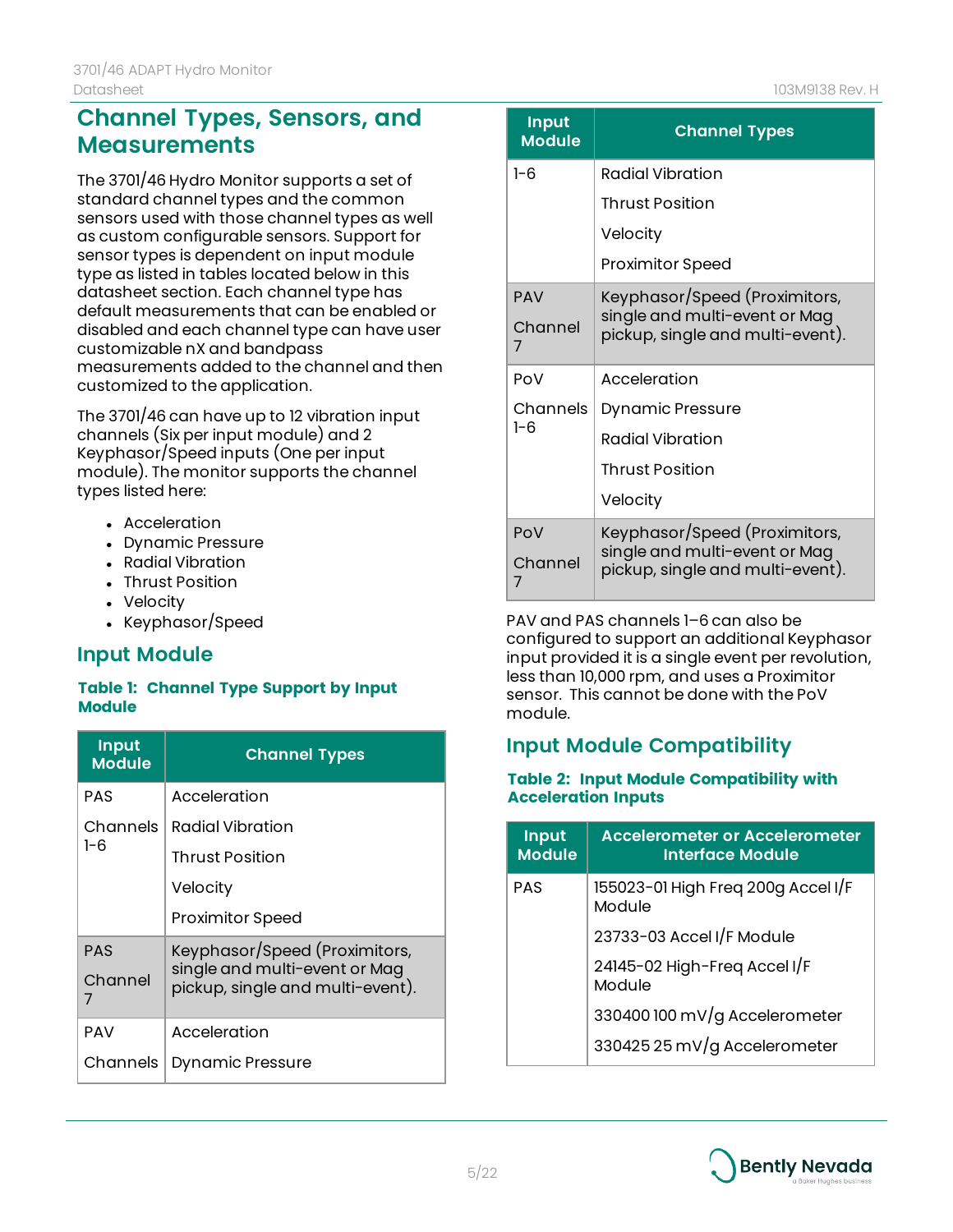| <b>Input</b><br><b>Module</b> | <b>Accelerometer or Accelerometer</b><br><b>Interface Module</b> |  |
|-------------------------------|------------------------------------------------------------------|--|
|                               | 330450 High Temp Accelerometer                                   |  |
|                               | 350501 Acceleration Charge<br>Amplifier                          |  |
|                               | 350900 High Temp Velocity &<br>Acceleration                      |  |
|                               | 49578-01 Accel I/F Module                                        |  |
|                               | Custom                                                           |  |
| <b>PAV</b>                    | 155023-01 High Freq 200g Accel I/F<br>Module                     |  |
|                               | 23733-03 Accel I/F Module                                        |  |
|                               | 24145-02 High-Freq Accel I/F<br>Module                           |  |
|                               | 330400 100 mV/g Accelerometer                                    |  |
|                               | 330425 25 mV/g Accelerometer                                     |  |
|                               | 330450 High Temp Accelerometer                                   |  |
|                               | 350501 Acceleration Charge<br>Amplifier                          |  |
|                               | 49578-01 Accel I/F Module                                        |  |
|                               | Custom                                                           |  |
| PoV                           | GSI 122, 124 and 127 Galvanic<br>Interface Unit                  |  |
|                               | TP100 Commtest Accelerometer                                     |  |
|                               | TP500 Commtest Accelerometer                                     |  |
|                               | 200350 Accelerometer                                             |  |
|                               | 200355 Accelerometer                                             |  |
|                               | 786-500 Wilcoxon Accelerometer                                   |  |
|                               | 626B02 PCB Accelerometer                                         |  |
|                               | HS-170 Hansford Accelerometer                                    |  |
|                               | HS-100F series Hansford<br>Accelerometer                         |  |
|                               | CMSS-2100 SKF Accelerometer                                      |  |
|                               | 351M35 PCB Accelerometer                                         |  |

#### **Table 3: Input Module Compatibility with Velocity Inputs**

L,

| <b>Input</b><br><b>Module</b> | <b>Velomitors and Interface</b><br><b>Modules</b> |
|-------------------------------|---------------------------------------------------|
| <b>PAS</b>                    | 9200 Seismoprobe                                  |
|                               | 74712 Hi Temp Seismoprobe                         |
|                               | 47633 Seismoprobe                                 |
|                               | 86205 BoP Seismoprobe                             |
|                               | Custom                                            |
| >PAV                          | 330500 Velomitor                                  |
|                               | 330525 Velomitor XA                               |
|                               | 190501 Velomitor CT                               |
|                               | 330750 High Temp Velomitor                        |
|                               | 330752 High Temp Velomitor                        |
|                               | 330505 Low Freq Velocity Sensor                   |
|                               | 330530 Radiation Resistant<br>Velomitor           |
|                               | Custom                                            |
| PoV                           | HS-160 Hansford Velocity Sensor                   |

#### **Table 4: Input Module Compatibility with Proximitor Sensors**

| <b>Input Module</b> | <b>Proximitor Sensor</b> |
|---------------------|--------------------------|
| PAS or PAV          | 3300XL 8 & 11 mm         |
| PoV (Keyphasor)     | 3300XL NSV               |
|                     | 3300 RAM Proximitor      |
|                     | $33005\&8 \,mm$          |
|                     | 3300 J6mm HTPS           |
|                     | 7200 5, 8, 11, 14 mm     |
|                     | Custom                   |

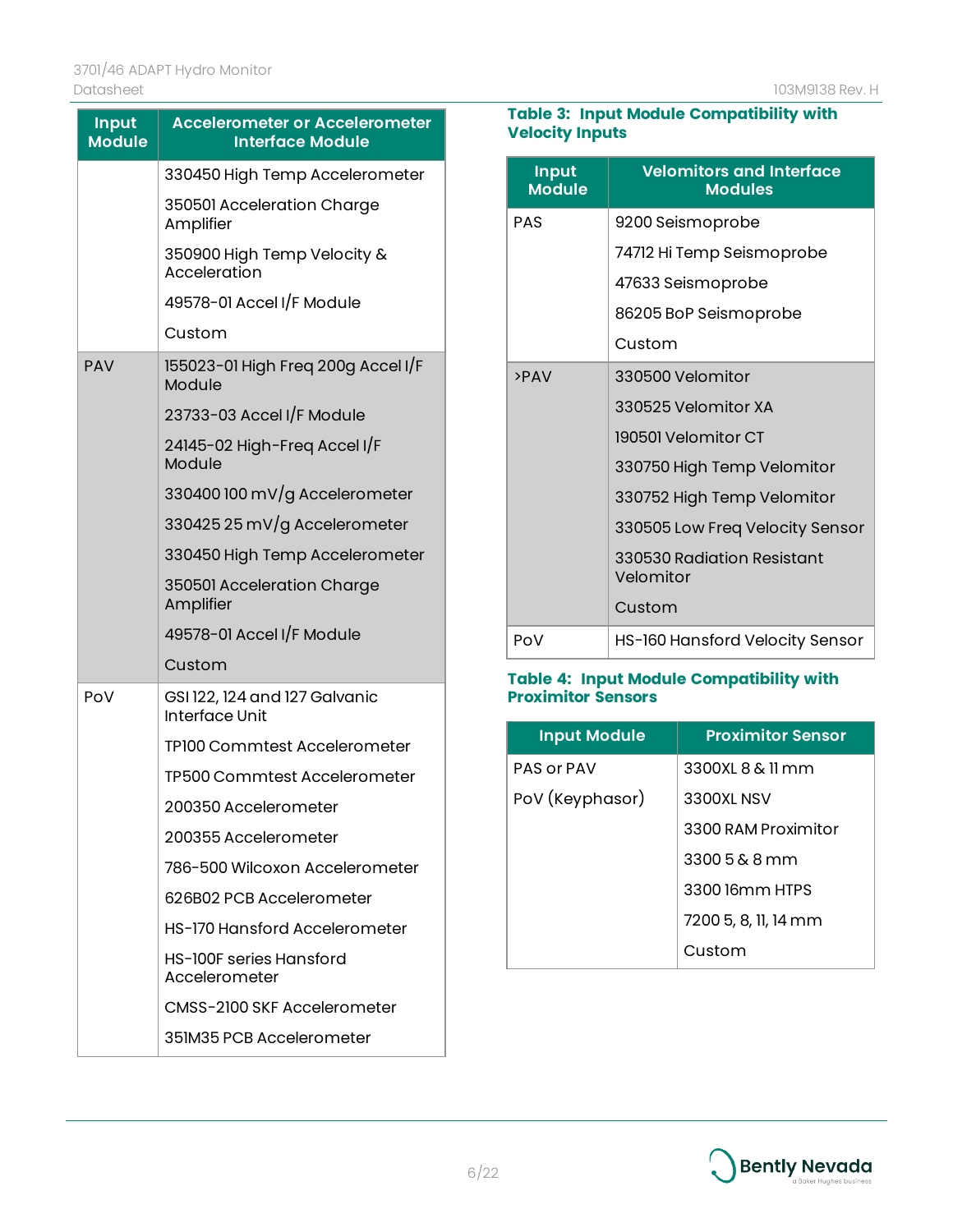#### **Table 5: Input Module Compatibility with Dynamic Pressure Inputs**

| <b>Input</b><br><b>Module</b> | <b>Dynamic Pressure Sensor</b>                          |  |
|-------------------------------|---------------------------------------------------------|--|
| PAS                           | 3-Wire (Com/Sig/-24VDC)                                 |  |
| <b>PAV</b>                    | 3-Wire (Com/Sig/-24VDC)                                 |  |
|                               | Constant current compatible with<br>Velomitor interface |  |
| PoV                           | 2-wire PCB 121A21                                       |  |
|                               | 2-wire PCB 121A44                                       |  |
|                               | 2-wire PCB 121A22                                       |  |

#### **Table 6: Default Measurements by Channel Type**

| Measurement             | (2) Configurable Attributes                                              |  |
|-------------------------|--------------------------------------------------------------------------|--|
| <b>Radial Vibration</b> |                                                                          |  |
| <b>Direct</b>           | Full scale range                                                         |  |
|                         | Units (mils or µm peak-peak<br>or rms)                                   |  |
|                         | High pass corner frequency                                               |  |
|                         | Low pass corner frequency                                                |  |
|                         | High pass filter order (1,2,4,6,<br>or $8th$ )                           |  |
|                         | Low pass filter order (1, 2, 4, 6,<br>or 8th)                            |  |
|                         | Clamp value (amplitude)                                                  |  |
| Rough Load              | Full scale range                                                         |  |
| Zone                    | Units (mils or µm peak-peak<br>or rms)                                   |  |
|                         | Low pass filter order (1, 2, 4, 6,<br>or 8th) Clamp value<br>(amplitude) |  |
|                         | <b>Running Speed</b>                                                     |  |
| 1X                      | Full scale range                                                         |  |
|                         | Keyphasor association                                                    |  |

| Measurement                     | (2) Configurable Attributes                                                                                             |
|---------------------------------|-------------------------------------------------------------------------------------------------------------------------|
|                                 | Integer or non-integer                                                                                                  |
|                                 | order in increments of 0.1x<br>from 0.1x to 100x (phase not<br>valid for non-integer orders).                           |
|                                 | Units (mils or µm peak-peak<br>or drms)                                                                                 |
|                                 | Clamp value (amplitude and<br>phase)                                                                                    |
| 2X                              | Full scale range                                                                                                        |
|                                 | Keyphasor association                                                                                                   |
|                                 | Integer or non-integer order<br>in increments of 0.1x from 0.1x<br>to 100x (phase not valid for<br>non-integer orders). |
|                                 | Units (mils or µm peak-peak<br>or drms)                                                                                 |
|                                 | Clamp value (amplitude and<br>phase)                                                                                    |
| Gap                             |                                                                                                                         |
| Low Pass<br>Corner<br>Frequency |                                                                                                                         |
| Clamp Value<br>(Volts)          |                                                                                                                         |
| Accelerometer                   |                                                                                                                         |
| <b>Direct</b>                   | Full scale range                                                                                                        |
|                                 | Units (English or metric, peak<br>or rms)                                                                               |
|                                 | High pass corner frequency                                                                                              |
|                                 |                                                                                                                         |
|                                 | Low pass corner frequency                                                                                               |
|                                 | High pass filter order (1,2,4,6,<br>or $8th$ )                                                                          |
|                                 | Low pass filter order $(1, 2, 4, 6, 1)$<br>or 8th)                                                                      |
|                                 | Clamp value (amplitude)                                                                                                 |

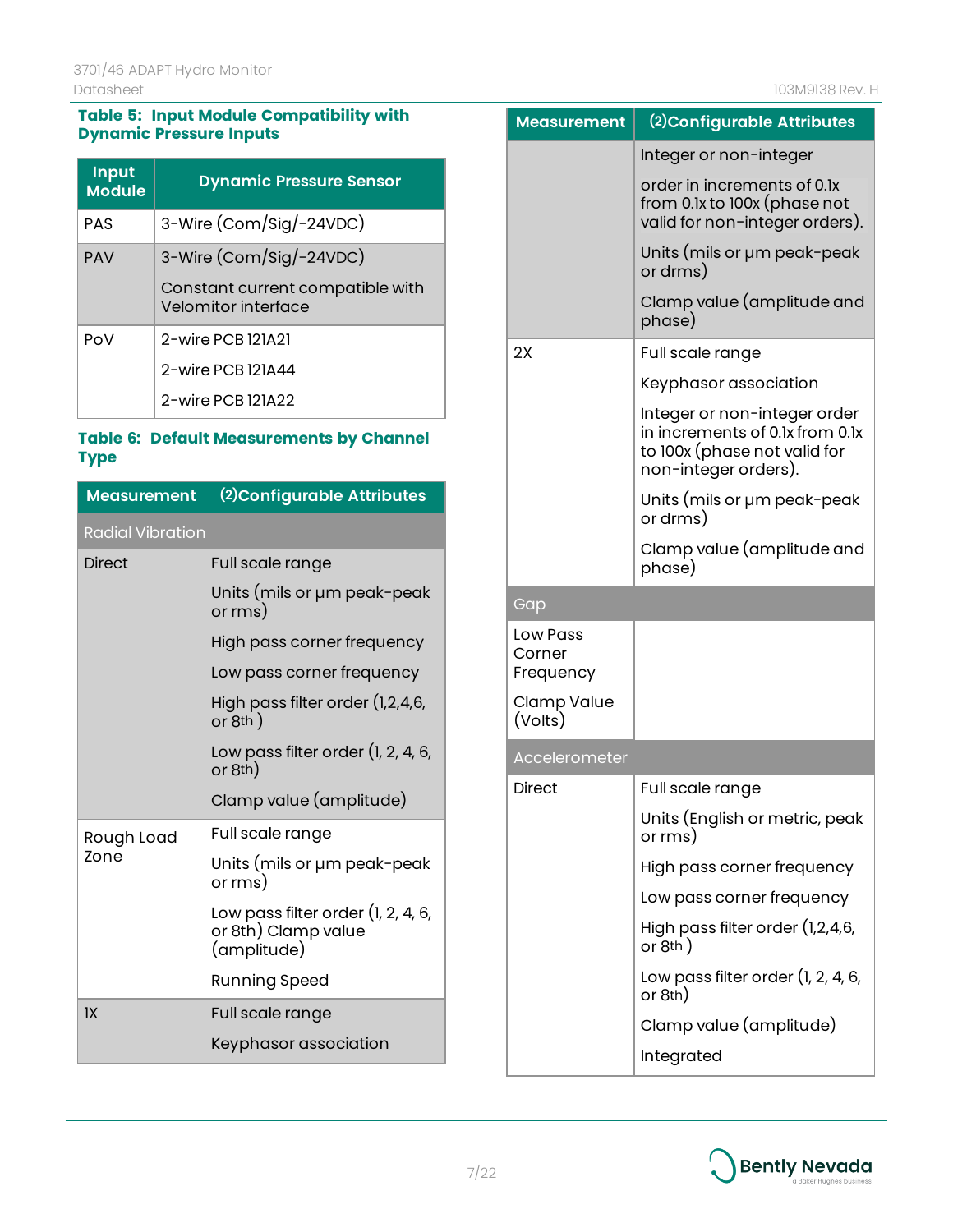j.

| <b>Measurement</b> | (2) Configurable Attributes                                                             | <b>Measurement</b> | (2) Configurable Attributes                                                                     |
|--------------------|-----------------------------------------------------------------------------------------|--------------------|-------------------------------------------------------------------------------------------------|
| Cavitation         | Full scale range                                                                        | <b>Direct</b>      | Full scale range                                                                                |
|                    | Units (English or metric, peak<br>or rms)                                               |                    | Units (English or metric, peak<br>or rms)                                                       |
|                    | High pass corner frequency                                                              |                    | High pass corner frequency                                                                      |
|                    | Low pass corner frequency                                                               |                    | Low pass corner frequency                                                                       |
|                    | High pass filter order (1,2,4,6,<br>or $8th$ )                                          |                    | High pass filter order (1,2,4,6,<br>or $8th$ )                                                  |
|                    | Low pass filter order $(1, 2, 4, 6, 1)$<br>or 8th)                                      |                    | Low pass filter order $(1, 2, 4, 6, 1)$<br>or 8th)                                              |
|                    | Clamp value (amplitude)                                                                 |                    | Clamp value (amplitude)                                                                         |
| IX                 | Full scale range                                                                        |                    | Integrated                                                                                      |
|                    | Keyphasor association                                                                   | 1X                 | Full scale range                                                                                |
|                    | Integer or non-integer order                                                            |                    | Keyphasor association                                                                           |
|                    | in increments of 0.1x from 0.1x<br>to 100x (phase not valid for<br>non-integer orders). |                    | Integer or non-integer order<br>in increments of 0.1x from 0.1x<br>to 100x (phase not valid for |
|                    | Units (English or metric, peak                                                          |                    | non-integer orders).                                                                            |
|                    | or drms)<br>Clamp value (amplitude and                                                  |                    | Units (English or metric, peak<br>or drms)                                                      |
|                    | phase)<br>Integrated                                                                    |                    | Clamp value (amplitude and<br>phase)                                                            |
| 2X                 | Full scale range                                                                        |                    | Integrated                                                                                      |
|                    | Keyphasor association                                                                   | 2X                 | Full scale range                                                                                |
|                    | Integer or non-integer order                                                            |                    | Keyphasor association                                                                           |
|                    | in increments of 0.1x from 0.1x<br>to 100x (phase not valid for<br>non-integer orders). |                    | Integer or non-integer order<br>in increments of 0.1x from 0.1x<br>to 100x (phase not valid for |
|                    | Units (English or metric, peak<br>or drms)                                              |                    | non-integer orders).                                                                            |
|                    | Clamp value (amplitude and<br>phase)                                                    |                    | Units (English or metric, peak<br>or drms)                                                      |
|                    | Integrated                                                                              |                    | Clamp value (amplitude and<br>phase)                                                            |
| <b>Bias</b>        | Low Pass Corner Frequency                                                               |                    | Integrated                                                                                      |
|                    | Clamp Value (Volts)                                                                     | <b>Bias</b>        | Low Pass Corner                                                                                 |
| Velocity           |                                                                                         |                    | Frequency Clamp Value<br>(Volts)                                                                |

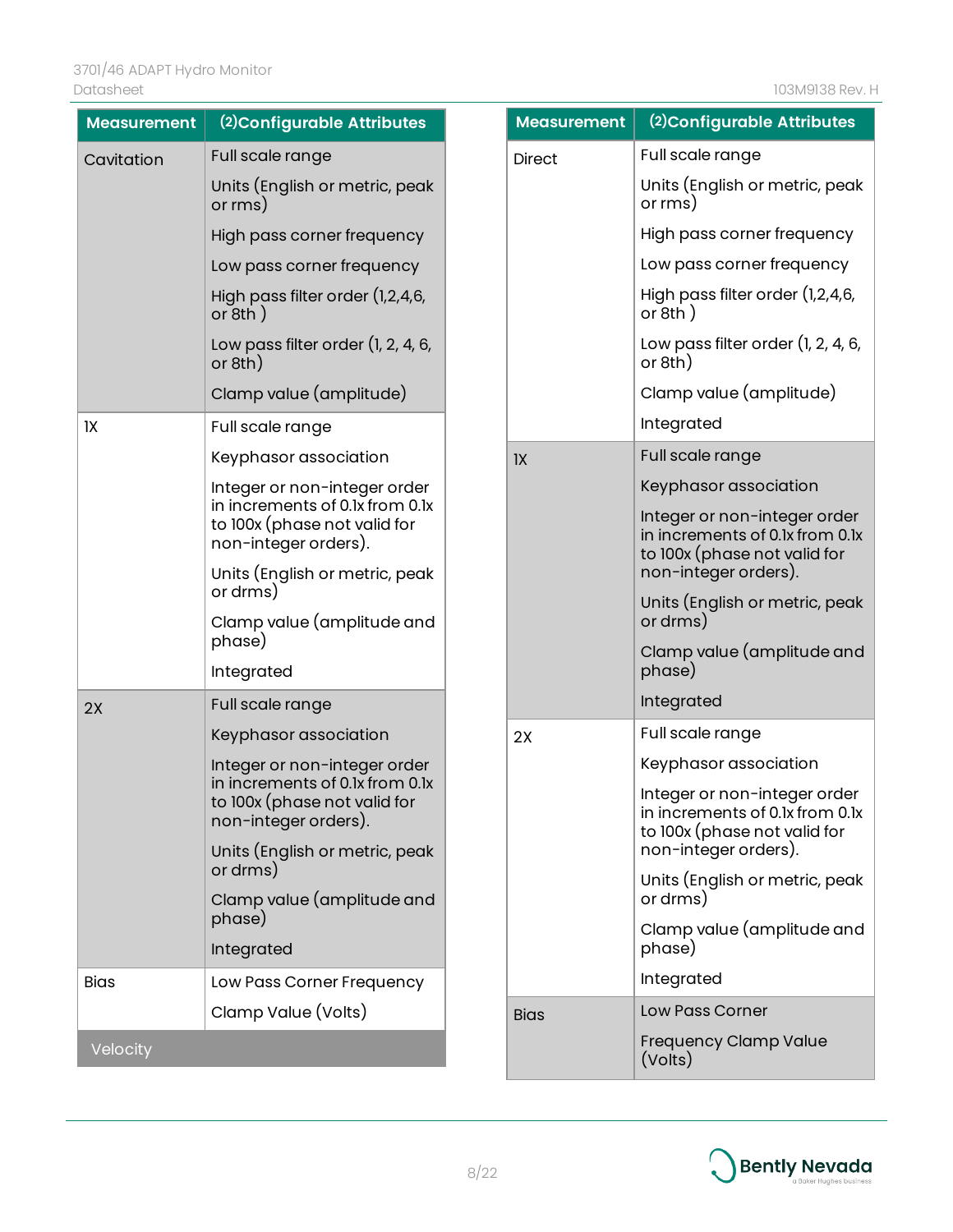| <b>Measurement</b>      | (2) Configurable Attributes                        |  |
|-------------------------|----------------------------------------------------|--|
| <b>Thrust</b>           |                                                    |  |
| Position                | Full scale range                                   |  |
|                         | Units (mils or mm)                                 |  |
|                         | Low pass corner frequency                          |  |
|                         | Clamp value (amplitude)                            |  |
| Gap                     | Low Pass Corner Frequency                          |  |
|                         | Clamp Value (Volts)                                |  |
| Dynamic<br>Pressure     |                                                    |  |
| Pressure                | Full scale range                                   |  |
|                         | Units (psi or mbar peak-<br>peak, dpp or rms)      |  |
|                         | High pass corner frequency                         |  |
|                         | Low pass corner frequency                          |  |
|                         | High pass filter order (1,2,4,6,<br>or $8th$ )     |  |
|                         | Low pass filter order (1, 2, 4, 6,<br>or 8th)      |  |
|                         | Clamp value (amplitude)                            |  |
| <b>Bandpass</b>         | Full scale range                                   |  |
|                         | Units (psi or mbar peak-peak<br>or rms)            |  |
|                         | High pass corner frequency                         |  |
|                         | Low pass corner frequency                          |  |
|                         | High pass filter order (1,2,4,6,<br>or $8th$ )     |  |
|                         | Low pass filter order $(1, 2, 4, 6, 1)$<br>or 8th) |  |
|                         | Clamp value (amplitude)                            |  |
| <b>Bias</b>             | Low Pass Corner Frequency                          |  |
|                         | Clamp Value (Volts)                                |  |
| <b>Proximitor Speed</b> |                                                    |  |

| <b>Measurement</b>    | (2) Configurable Attributes |  |
|-----------------------|-----------------------------|--|
| Speed                 | <b>Top Scale</b>            |  |
|                       | Clamp Value                 |  |
| Gap                   | Low Pass Filter Frequency   |  |
|                       | Clamp Value (Volts)         |  |
| Magnetic Pickup Speed |                             |  |
| Speed                 | <b>Top Scale</b>            |  |
|                       | Clamp Value                 |  |

(2) In addition, user customizable nX vectors, amplitude extractions and bandpass measurements may be added to each (nonspeed) channel.

The number of measurements that can be added and enabled depends on the signal processing capability of the processor module. There is no limitation, other than processor performance, to the number of measurements that can be added to a single channel or across all channels. A performance calculator in the BNMC software provides feedback during the configuration process on performance margin as measurements are added or removed and their attributes modified.

#### **Table 7: Additional Measurements by Channel Type**

| <b>Measurement</b>                                                             | (1) Configurable Attributes                       |
|--------------------------------------------------------------------------------|---------------------------------------------------|
| Radial Velocity,<br>Thrust, Dynamic<br>Pressure,<br>Accelerometer,<br>Velocity |                                                   |
| <b>Bandpass</b>                                                                | Full scale range                                  |
|                                                                                | Units (English or metric,<br>peak to peak or rms) |
|                                                                                | High pass corner<br>frequency                     |
|                                                                                | Low pass corner frequency                         |
|                                                                                | High pass filter order                            |

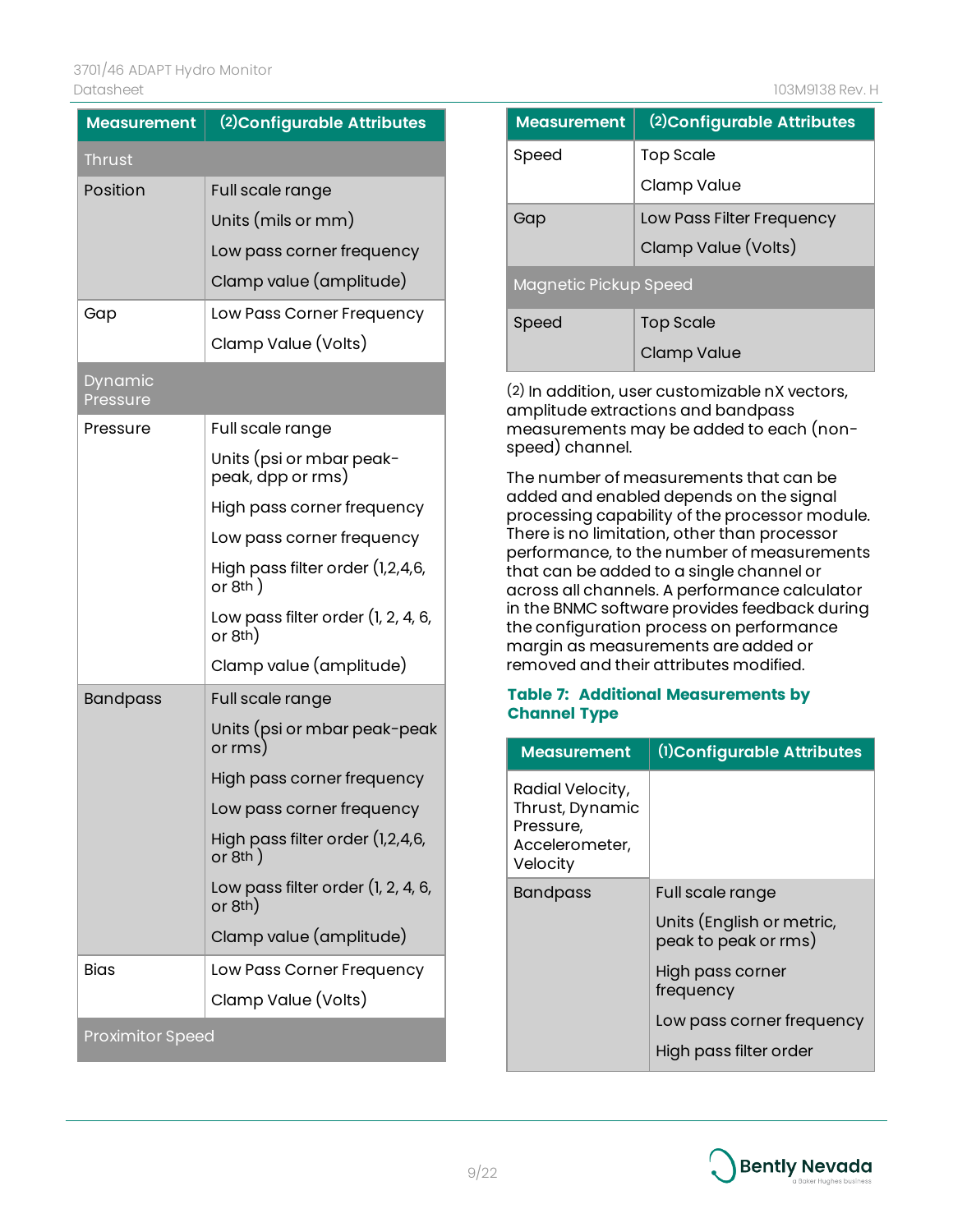| <b>Measurement</b>      | (1) Configurable Attributes                                                                                                |
|-------------------------|----------------------------------------------------------------------------------------------------------------------------|
|                         | $(1, 2, 4, 6,$ or 8th)                                                                                                     |
|                         | Low pass filter order (1, 2, 4,<br>6, or 8th)                                                                              |
|                         | Clamp value (amplitude)                                                                                                    |
|                         |                                                                                                                            |
| nX                      | Full scale range                                                                                                           |
|                         | Keyphasor association                                                                                                      |
|                         | Integer or non-integer<br>order in increments of 0.1x<br>from 0.1x to 100x (phase not<br>valid for non-integer<br>orders). |
|                         | Units (English or metric,<br>peak to peak or drms)                                                                         |
|                         | Clamp value (amplitude<br>and phase)                                                                                       |
| Amplitude<br>Extraction | Full scale range                                                                                                           |
|                         | Units (English or metric,<br>peak to peak or rms)                                                                          |
|                         | Clamp value (amplitude)                                                                                                    |
|                         | <b>Associated Spectrum</b>                                                                                                 |
|                         | Center Frequency                                                                                                           |
|                         | <b>Bandwidth</b>                                                                                                           |
| <b>Spectral Band</b>    | Full scale range                                                                                                           |
|                         | Units (English or metric,<br>peak to peak or rms)                                                                          |
|                         | Clamp value (amplitude)                                                                                                    |
|                         | <b>Associated Spectrum</b>                                                                                                 |
|                         | <b>Start Frequency</b>                                                                                                     |
|                         | <b>Stop Frequency</b>                                                                                                      |

(1) Technically feasible configurations depend on the interaction between many factors. Certain selections may



not be feasible. Use the BNMC software to create an off-line configuration to determine technical feasibility.

## **Waveforms and Spectral Data**

Acquisition of multiple synchronous and asynchronous waveforms can be configured for each 3701 channel in the BNMC software. These waveforms are used as the data source for extraction of measurements that require spectral data such as nX vectors and peak extractions.

Waveform configuration for spectral data consists of f<sub>max</sub> and the number of lines in the spectral data.

Asynchronous spectral waveforms:

 $F_{\text{max}}$  can be set between 10 Hz and 40 kHz in 12 discrete steps. F<sub>min</sub> is always at 0 Hz.

The number of spectral lines can be set from 12.5 to 3200 in 12 discrete steps.

Synchronous spectral waveforms:

Number of samples per revolution can be set from 8 to 4096.

Number of revolutions per waveform can be set from 1 to 1024.

## **Amplitude Extractions**

An Amplitude extraction is the amplitude at a user configured center frequency and with a user configured bandwidth. The band around the center frequency is limited in size and can range from a single spectral line (bucket) closest to the configured center frequency, to the center spectral line plus 5 lines on each side (11 total buckets).

## **Alarming and Setpoints**

Alert and Danger over and under alarm setpoints can be created for each measurement individually as well as configurable alarm attributes such as enable/disable, alarm time delay (ATD), and latching/non-latching.

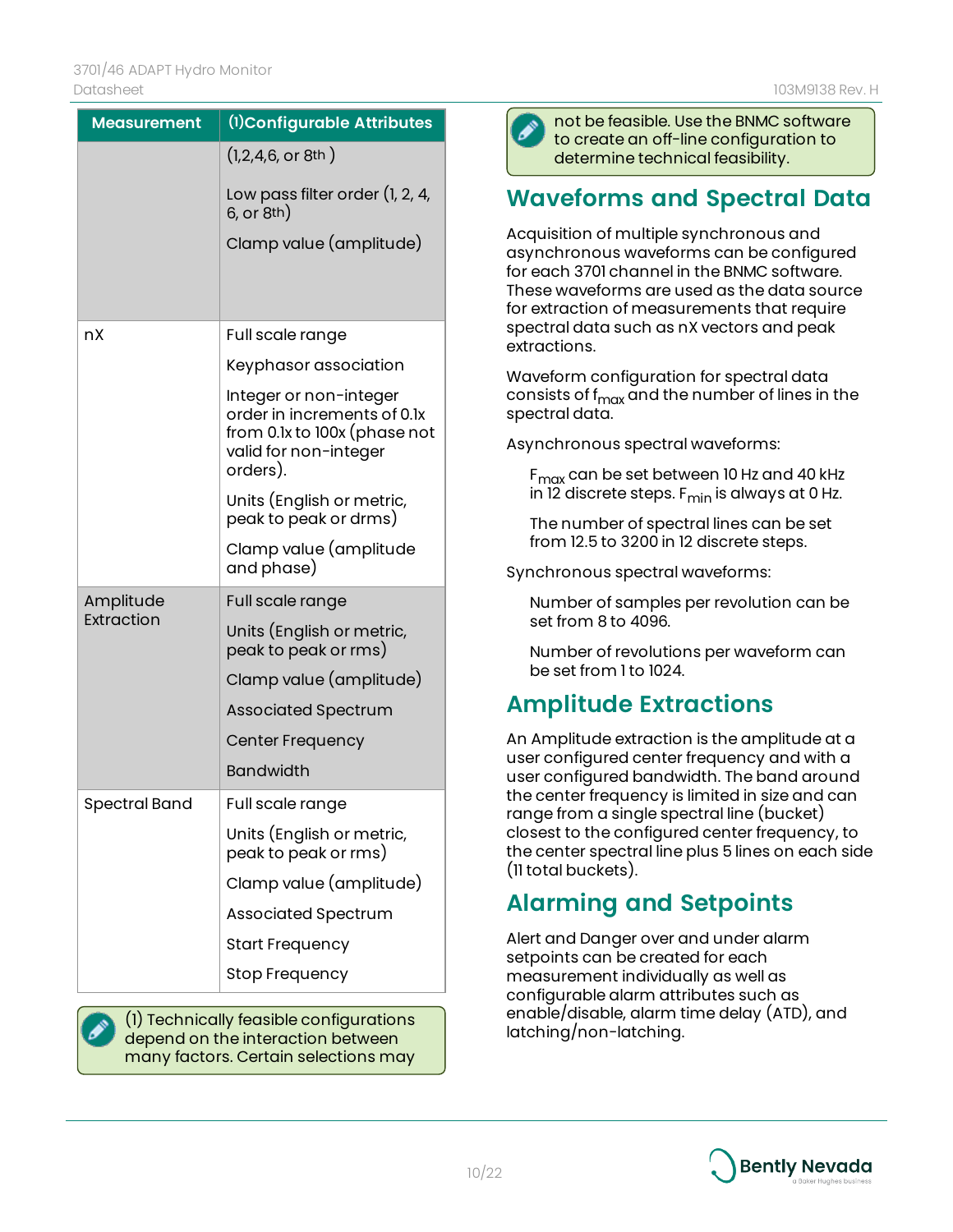In addition, the alarming attributes (enable/disable, ATD, and latching/nonlatching) can be set independently on the Alert and Danger alarms on the same measurement.

Relay logic is created in the graphical relay logic editor in BNMC software by mapping the enabled alarms to OR and AND gates to drive a relay.

Individual relays can be configured as latching/non-latching or enabled/disabled independently (or in addition to) the settings on the measurement alarms.

## **Network Operation**

The processor module supports two Ethernet RJ45 physical connections located on the terminal base. The two connectors are termed Net A and Net B and each has its own configurable IP address. All configuration and interface to Bently Nevada software and 3rd party control and HMI devices use one or both of these connections.

## **Display and HMI Options**

Bently Nevada, LLC offers System 1 Basic as a simple, low cost, easily installed, and light footprint HMI. System 1 Basic is part of the System\_1\_Evolution platform and offers a subset of System\_1\_Evolution functionality to provide a basic operator display.

The Modbus TCP or EGD industrial protocols can be used to serve data to an HMI where users can build display environments using standard 3rd party HMI software.

## **Bently Nevada Configuration Software (BNMC)**

BNMC software is necessary to configure and verify the 3701/46 Hydro Monitor.

Bently Nevada Monitor Configuration software will run on most Windows desktop or notebook computers and is designed and fully tested for operation on Microsoft Windows 7, 8 .1 and 10 (64 bit) and Microsoft Windows 2008, 2012 and 2016 (64 bit).

Language support at the current time is English version operating systems with keyboard preference set to English.

BNMC is ordered separately from the monitor hardware. See the spares section in the Specifications portion of this datasheet for the part number.

## **System\_1\_Evolution Connectivity**

3701 monitors connect to System\_1\_Evolution and support current value and time-based data collection of all static values, waveforms, and spectral data. This includes System 1 software's full suite of plots and tools for conditioned monitoring and asset management.

When an event is triggered on the 3701 monitor, the high resolution alarm data shown below is forwarded to System 1.

#### **Trended Measurements:**

|                    | <b>Duration</b>          | <b>Intervals</b>    |
|--------------------|--------------------------|---------------------|
| Pre-event Data     | 10 minutes $\Box$ second |                     |
|                    | 20<br>seconds            | 100<br>milliseconds |
| Post-event<br>Data | 10 seconds               | 100<br>milliseconds |
|                    | 1 minute                 | 1 second            |

### **Spectrums/Waveforms:**

|                 | <b>Duration</b> | <b>Intervals</b> |
|-----------------|-----------------|------------------|
| Pre-event Data  | 2.5 minutes     | 10 seconds       |
| Post-event Data | 1 minute        | 10 seconds       |

In case of network disruption between the 3701 and System 1t, the 3701 can store up to 512MB of Alarm fata and 512MB of transient data. t Requires System\_1\_Evolution 17.2 or

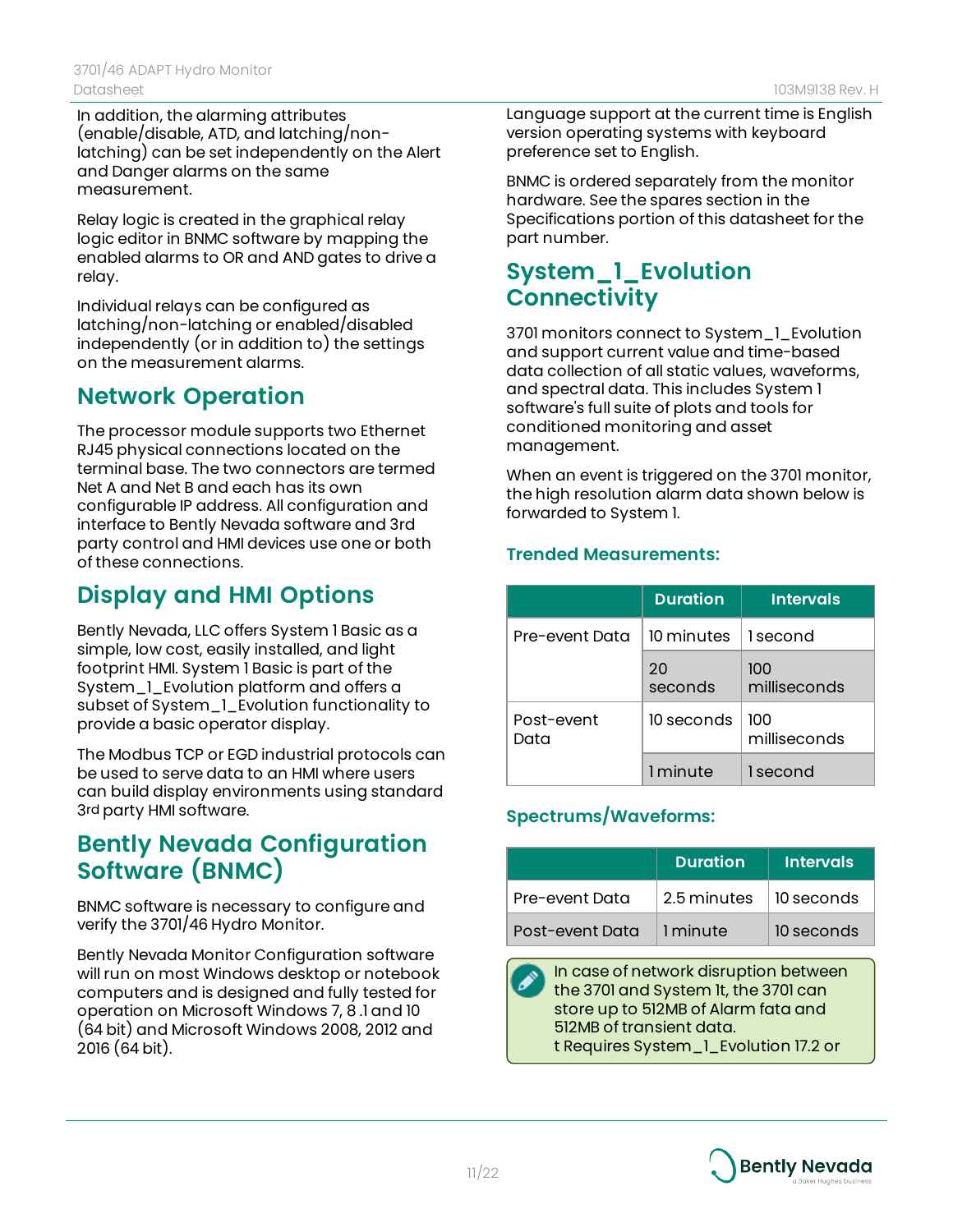

newer and Firmware release 4.1 or newer for 3701/4x.

## **Applications**

This section describes selected applications where the 3701 functions and features offers particular benefits.

#### **Radial Shaft Vibration, Axial Position, and Casing/ Structural Absolute Vibration**

3701 supports the standard industry measurements for these applications. In addition, the 3701/46 default Radial Vibration and Acceleration channels have userconfigurable bandpass trended variables for Rough Load Zone and Cavitation, respectively.

Detection of specific mechanical, electrical, and hydraulic faults can be enabled by additional 3701/46 user-configurable mesurements. For example, discrete frequencies of vibration on a hydroelectric generating unit can be a function of the number of runner buckets/vanes, wicket gates, or electrical grid frequency. >>The 3701 allows users to create custom measurements that track these frequencies of interest using spectral bands, bandpass timebase measurements, amplitude extractions, nX measurements, integrated and nonintegrated, and rms or peak measurements.

#### **Trip Multiply**

Some events or operating conditions can cause temporarily high levels of vibration. One common example is Rough Load Zone (RLZ) on Francis type turbines operating under part load conditions. While in RLZ conditions the alarm thresholds set for full load conditions may be exceeded, resulting in nuisance alarms.

To avoid nuisance alarms during periods of expected high vibration while preserving tight alarm thresholds for normal operating conditions, the 3701 Trip Multiply feature can be used to temporarily elevate alarm set points. A set point multiplier of 1 to 5 (in increments of 0.1) can be applied to Alert and Danger alarms, individually for each measurement in each

channel. Trip multiply can be activated via a set of hardware contacts by a manual input, a control system relay, or a 3701 output module relay actuated by the RLZ or other measurement corresponding to the temporary event or condition.

#### **Gear Boxes**

When a hydroelectric generating unit has a gearbox, the 3701 is a flexible and powerful tool for monitoring specific vibration frequencies associated with not only rotor-related vibration and position, but also gear teeth and gear mesh health. A Keyphasor signal may be required to activate these measurements.

>This short section is intended only to highlight some particular features of the 3701 system.

| <b>Feature</b>                                                      | <b>Description</b>                                                                                                                                                                                                                    |
|---------------------------------------------------------------------|---------------------------------------------------------------------------------------------------------------------------------------------------------------------------------------------------------------------------------------|
|                                                                     |                                                                                                                                                                                                                                       |
| Gear Mesh<br>(GM) IX, 2X, or<br>ЗX                                  | >Set a synchronous spectral<br>band, or an nX<br>measurement (or both) on<br>the IX, 2X, and 3X GM. For<br>each gear set.                                                                                                             |
| Gear Mesh Side<br><b>Bands</b>                                      | >If you know the<br>fundamental frequency of<br>an expected side band<br>based on the gear<br>kinemantics then you can<br>set a synchronous spectral<br>band on a specific<br>sideband.                                               |
| Fnhanced<br>measurements<br>from Radial<br>Vibration<br>Proximitors | >For API 613 gearboxes<br>where XY radial vibration<br>probes are typically<br>specified the Technician can<br>set the GM related spectral<br>bands described above as<br>well as nX's based on hi and<br>low speed shaft Keyphasors. |
| Enhanced<br>measurements<br>from Thrust<br>Position<br>Proximitors  | For API 613 gearboxes where<br>axial position probes are<br>typically specified. Axial<br>vibration can be measured<br>by setting bandpass filtered                                                                                   |

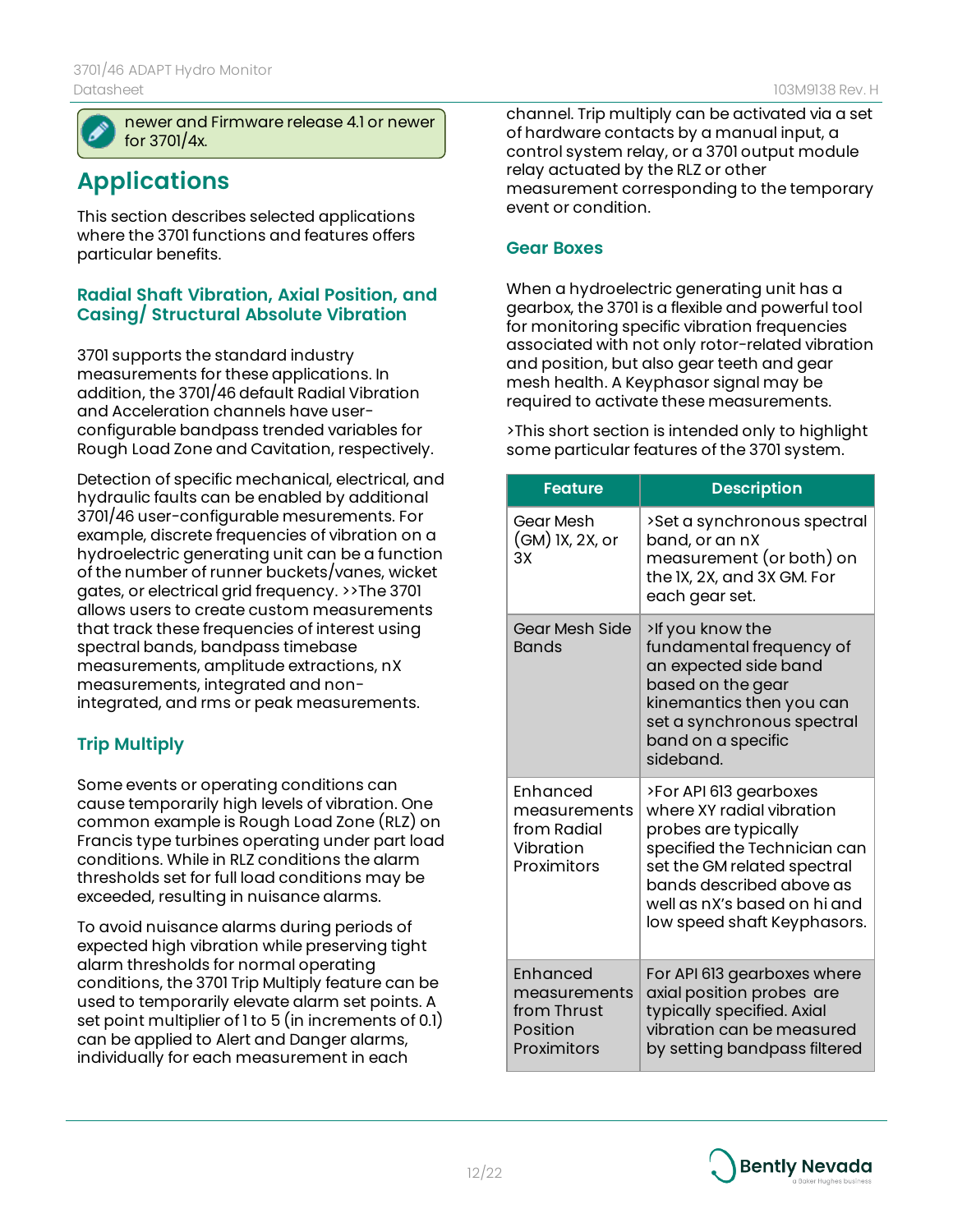| <b>Feature</b> | <b>Description</b>                                                                       |
|----------------|------------------------------------------------------------------------------------------|
|                | or nX measurements in<br>addition to the conventional<br>thrust position<br>measurement. |

#### **Hydro Dynamic Pressure**

The 3701/46 is compatible with certain 3rd party dynamic pressure sensors (see Table 5 for the known compatibility list). These sensors are typically installed at the draft tube, head cover, wicket gate, and/or penstock of Francis and Kaplan turbines to detect pressure pulsations associated with vortices, Rough Load Zone, and cavitation. These measurements can help detect and manage conditions that cause erosion, component deterioration, and loss of unit efficiency. The 3701/46 enables the user to add measurements to the dynamic pressure sensor channel(s) that can be customized for the characteristics of each turbine and its unique hydraulic conditions.

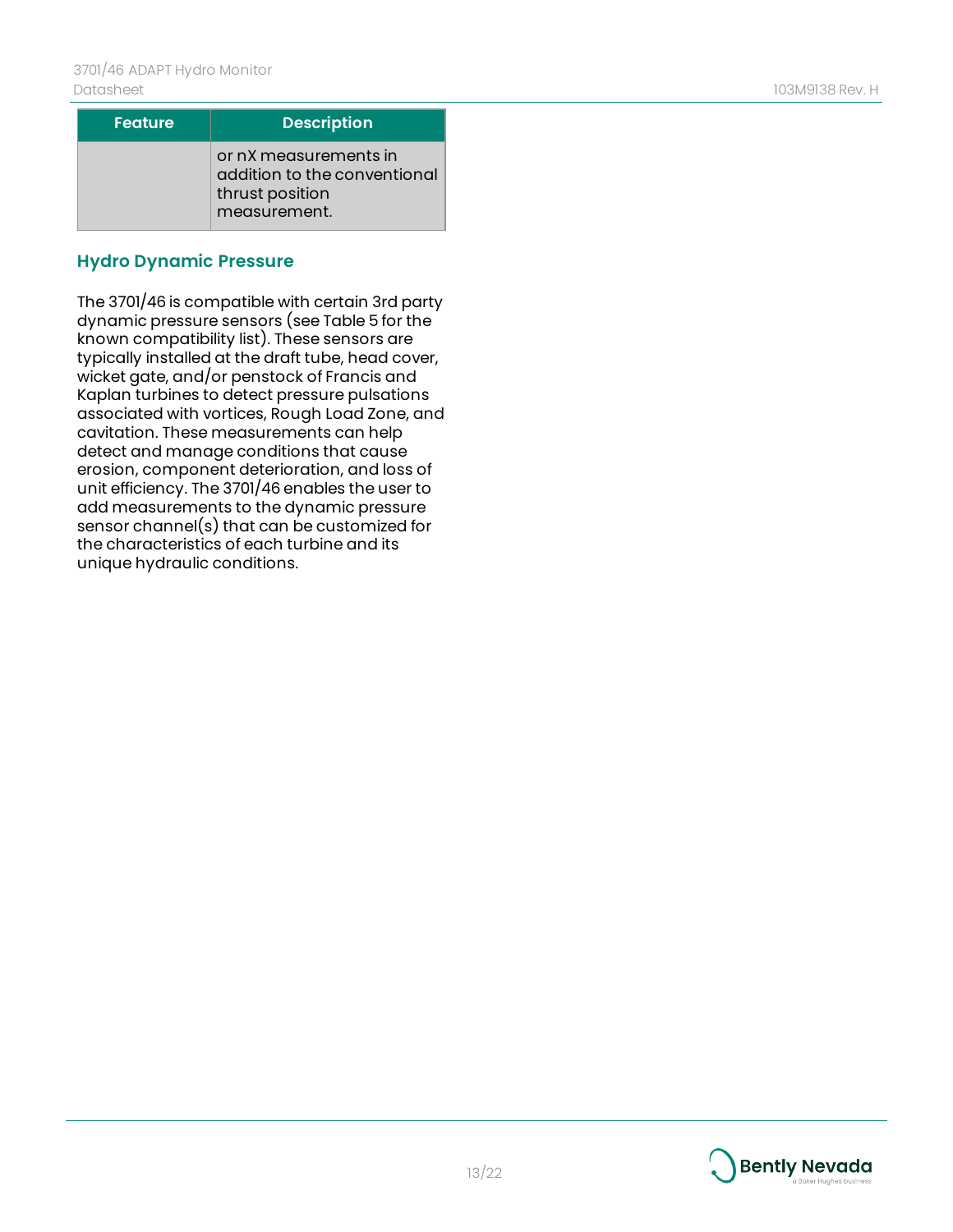## **Specifications**

### **3701/46 Monitor Power Requirements**

| Input             | Min. 18 Vdc                                                |  |
|-------------------|------------------------------------------------------------|--|
| Voltage           | Max. 36 Vdc                                                |  |
| Current           | 2.3 amps max current (Simplex)                             |  |
|                   | 3.0 amps max current (Duplex)                              |  |
| Inrush<br>Current | 3.0 amps max inrush less than 5 mS<br>(Per processor card) |  |

Supply must be 2006/95/EC Low Voltage 2 Directive compliant for CE installations.

Supply must be Class I, Div 2 or Class I,  $\boldsymbol{\mathcal{S}}$  . Zone 2, (CL2 SELV), compliant for hazardous area Installations.

### **3701/46 Processor Module Specifications**

| <b>Inputs</b>                     |                                                                                                                |
|-----------------------------------|----------------------------------------------------------------------------------------------------------------|
| Max.                              | 12 dynamic signals and 2<br>Keyphasor/speed signals                                                            |
| Signal/Noise Ratio                | $110$ db @ $102.4$ ksps                                                                                        |
| A/D Conversion                    | Sigma-Delta 24 bit                                                                                             |
| Bandwidth                         | 0.5 to 40 Khz                                                                                                  |
| Outputs                           |                                                                                                                |
| Two Independent<br>Ethernet ports | Net B: 10/100 BaseT                                                                                            |
| Buffered Signal<br>Outputs        | 15 pin DSUB connector,<br>available accessory cable<br>for BNC and SMC options.<br>550 ohm output<br>impedance |
| LEDs                              |                                                                                                                |

| Module OK LED                  | Indicates when the<br>module is functioning                                               |
|--------------------------------|-------------------------------------------------------------------------------------------|
| <b>Protection Fault</b><br>LED | Indicates that the monitor<br>has experienced a fault<br>that is affecting<br>protection  |
| User Inhibit LED               | Indicates that there has<br>been a user initiated<br>inhibit of alarming<br>functionality |
| AttentionLED                   | Indicates a condition on<br>the monitor has occurred<br>that may require action           |
| Danger LED                     | Indicates a Danger<br>condition                                                           |
| <b>Alert LED</b>               | Indicates an Alert<br>condition                                                           |
| KPH 1 OK LED                   | Indicates that Keyphasor<br>signal I is triggering.                                       |
| <b>KPH2 OK LED</b>             | Indicates that Keyphasor<br>signal 2 is triggering.                                       |
| Net A                          | <b>Indicates that Network A</b><br>has a valid link                                       |
| TX/RX A                        | Indicates that network<br>traffic is flowing on<br>Network A                              |
| Net B                          | Indicates that Network B<br>has a valid link                                              |
| TX/RX B                        | Indicates that network<br>traffic is flowing on<br>Network B                              |
| <b>PWR1OK</b>                  | Indicates that the first<br>power input is functioning<br>correctly                       |
| PWR 2 OK                       | Indicates that the second<br>power input is functioning<br>correctly                      |
| Accuracy                       |                                                                                           |
| Direct pk or rms               | Within $\pm$ 0.5% of full-scale<br>typical,                                               |

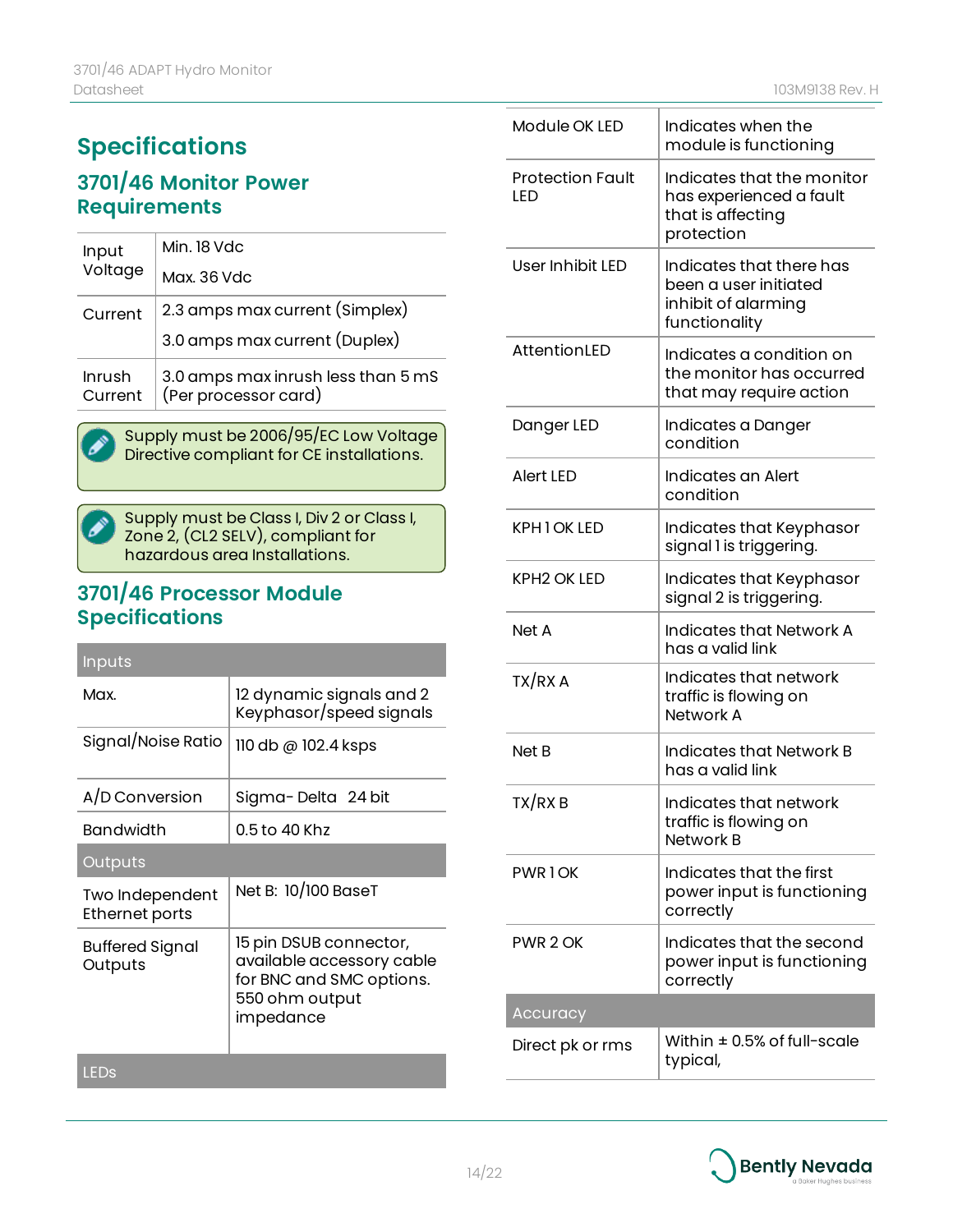| 03M9138 Rev. H |  |  |
|----------------|--|--|
|----------------|--|--|

|                                                                            | 1.1% Worst Case                                                                                                       |
|----------------------------------------------------------------------------|-----------------------------------------------------------------------------------------------------------------------|
| <b>Bias</b>                                                                | +0.4 V / -0.8 V typical,<br>+0.8V / -1.34 V worst case.                                                               |
| <b>Tracking Filters</b>                                                    | nX tracking filters are have<br>a bandwidth of 0.075X,<br>where X is the speed of the<br>associated speed<br>channel. |
| Alarming                                                                   |                                                                                                                       |
| Setpoints                                                                  | Over/under user<br>configurable                                                                                       |
| <b>Time Delay</b>                                                          | $100 \text{ ms} - 60 \text{ minutes}$                                                                                 |
| Latching                                                                   | User configurable<br>alarming or relay latching                                                                       |
| Input Impedance                                                            |                                                                                                                       |
| All 3-wire Inputs<br>(PAA & PAV)                                           | Nominal input impedance<br>is 10 kW.                                                                                  |
| 2-Wire Input -<br>PAA<br>(Aeroderivative)                                  | Nominal differential input<br>impedance is 99.8 kW.                                                                   |
| 2-Wire Input -<br>PAV (Velomitors)                                         | Nominal constant current<br>is 3.3267 mA.                                                                             |
| 2-Wire Input -<br>PAA - Speed<br>channels<br>(Isolated<br>Magnetic Pickup) | 32.08 kW when input<br>signal is below 30 Vpp,<br>and a 9.98 kW when<br>above 30 Vpp                                  |
| Speed Signal Inputs                                                        |                                                                                                                       |
| Speed Range<br>Dedicated<br>Speed/Keyphasor<br>Input                       | 1 to 120,000 rpm                                                                                                      |
| <b>Speed Range</b><br>Auxiliary<br>Keyphasor Input                         | 1 to 10,000 rpm                                                                                                       |
| Speed Resolution                                                           | 1 to 100 rpm $\pm$ 0.1 rpm                                                                                            |
|                                                                            | 100 to 2000 rpm ± 1 rpm                                                                                               |
| Gap                                                                        | ±8.2 mV typical                                                                                                       |

|                       | $±22.3$ mV worst case                                               |
|-----------------------|---------------------------------------------------------------------|
| <b>Phase Accuracy</b> | ± 1 degree up to 20 kHz for<br>most sensors $\bullet$               |
| Auto Threshold        | Use for any input above 1<br>rpm for 1 event/resolution.            |
| Manual Threshold      | ±150 mV, user selectable<br>from $+3.5$ to $-23.5$ Vdc.             |
| <b>Hysteresis</b>     | User selectable from 0.2 to<br>10 volts.                            |
| Signal Amplitude      | Minimum signal<br>amplitude for trigger is 2<br>volts peak-to-peak. |
|                       |                                                                     |



t>Phase accuracy on 2 wire sensors on the PAA input card has ± 1 degree up >>>to 500 Hz and ± 5 degree up to 3 kHz

| > > Refer to Hazardous Area Special       |
|-------------------------------------------|
| <b>Considerations Section for Maximum</b> |
| Magnetic Pickup amplitude                 |
| requirements for hazardous area           |
| applications.                             |

Relay Output Specifications

| Relay Type                                                       | Single Pole Double Throw<br>$(SPDT)$ .                                         |
|------------------------------------------------------------------|--------------------------------------------------------------------------------|
|                                                                  | Normally Open (NO),<br>Normally Closed (NC),<br>and Armature (ARM)<br>contacts |
| Contact Ratings                                                  | 5A/250 Vac/1500 VA Max.                                                        |
|                                                                  | 5A/250 Vdc/150 VA Max.                                                         |
| Minimum<br><b>Switching Current</b>                              | 12 Vdc/100 mA                                                                  |
| Normally De-<br>Energized (NDE) or<br>Normally<br>Energized (NE) | NDE/NE independently<br>selectable for                                         |
|                                                                  | Relays $1 - 4$ and $5 - 8$<br>using a switch on the<br>relay module.           |

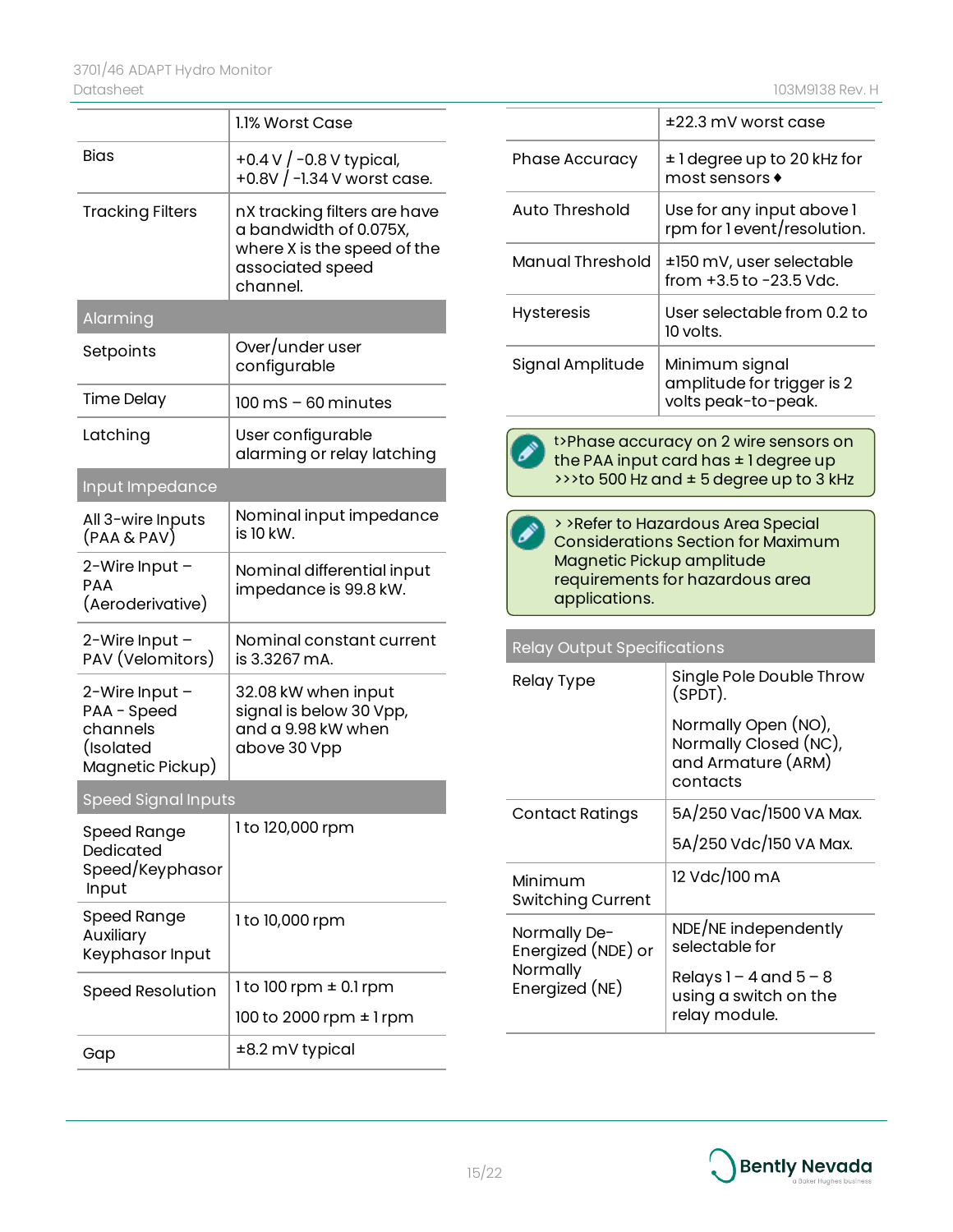$\boldsymbol{\mathscr{P}}$ 

>Refer to Hazardous Area Special Considerations Section for Relay specifications when used in hazardous area applications.

### **3701/46 Environmental Specifications**

| <b>Indoor Use Only</b>            |                                                          |
|-----------------------------------|----------------------------------------------------------|
| Operating<br>Temperature<br>Range | -30° C to +65° C <sup>+</sup>                            |
|                                   | $(-22^{\circ}$ F to 149° F)                              |
| Storage<br>Temperature<br>Range   | -40C to +85C                                             |
|                                   | (-40 F to 185 F)                                         |
| Relative<br>Humidity              | 0% to 95% rH non-<br>condensing Operating and<br>Storage |
| Vibration                         | 5g @ 57-500 Hz.                                          |
|                                   | IFC 60068-2-6                                            |
| Shock                             | 15g, Ilms                                                |
| Altitude                          | < 2000 m (6,562 ft)                                      |
| Pollution<br>Degree               | <b>Pollution Degree 2</b>                                |
| Installation<br>Category          | Category II                                              |

 $\bullet$  >If the 3701 is operated 100% at +65°C, its  $\mathbf{z}_1$ life will be reduced to approximately 11 years. Any portion of the time it is operated below +65°C or any convective airflow will increase its lifespan.

| Physical                          |                                                                    |
|-----------------------------------|--------------------------------------------------------------------|
| Simplex Base<br><b>Dimensions</b> | 26.7 x 20 x 18.2 cm<br>$(10.5 \times 7.87 \times 7.15 \text{ in})$ |
| Weight                            | 4.5 kg (9.9 lbs)                                                   |
| Mounting                          | <b>Bulkhead</b><br>4 mounting bolts or<br>screws at corners        |

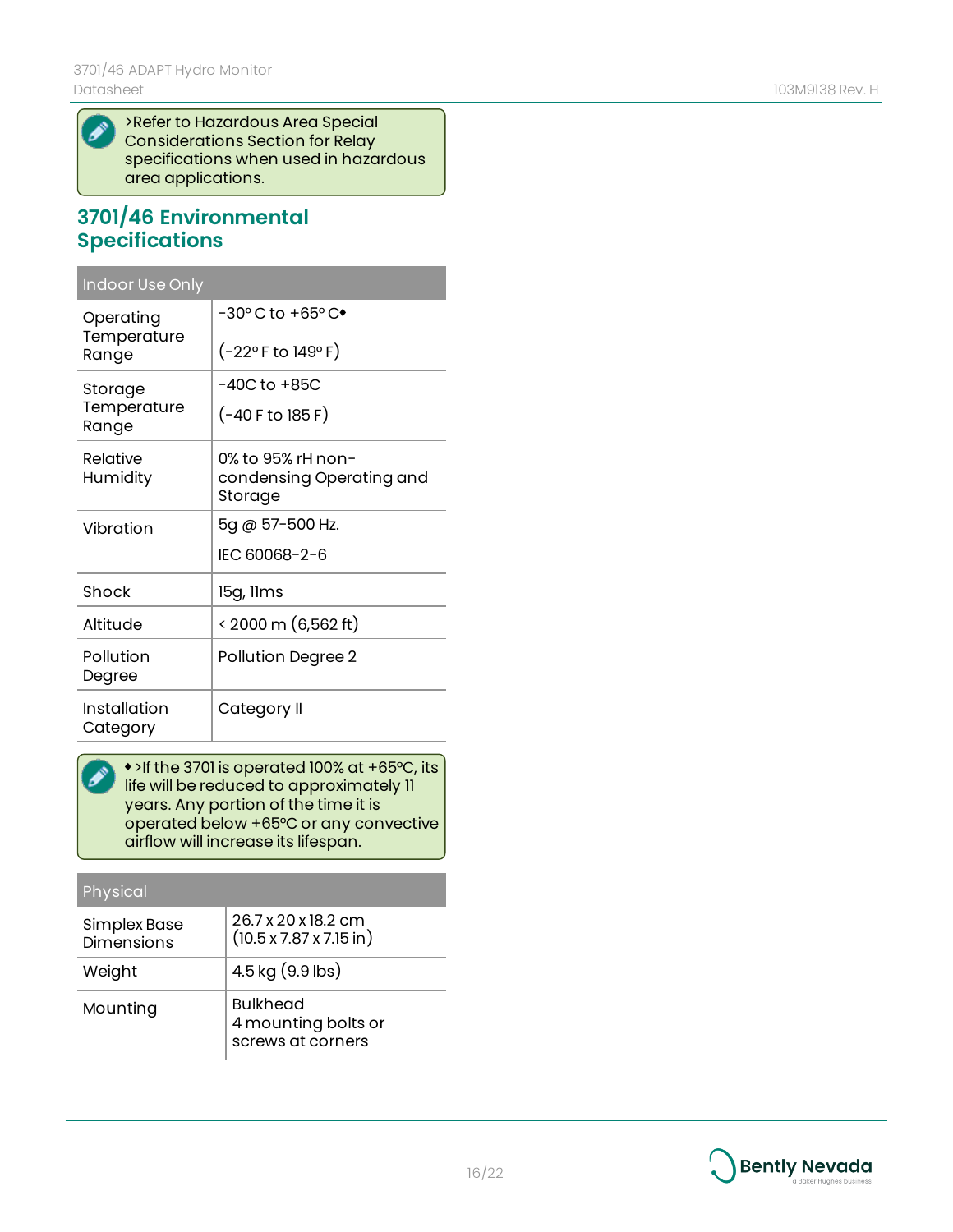#### • 2015 Steel Vessels Rules

• 2015 Offshore units and Structures

## **Compliance and Certifications**

#### **FCC**

This device complies with part 15 of the FCC Rules. Operation is subject to the following two conditions:

- This device may not cause harmful interference.
- This device must accept any interference received, including interference that may cause undesired operation.

#### **EMC**

EN 61000-6-2

EN 61000-6-4

EMC Directive 2014/30/EU

### **Electrical Safety**

EN 61010-1

LV Directive 2014/35/EU

#### **RoHS**

RoHS Directive 2011/65/EU

#### **ATEX**

EN 60079-0

EN 60079-15

ATEX Directive 2014/34/EU

### **Cyber Security**

Achilles Communications Certification Level 1

#### **Maritime**

ABS 2009 Steel Vessels Rules

1-1-4/7.7,4-8-3/1.11.1,4-9-7/13

Complies with ABS Rules for Condition of Classification, Part 1

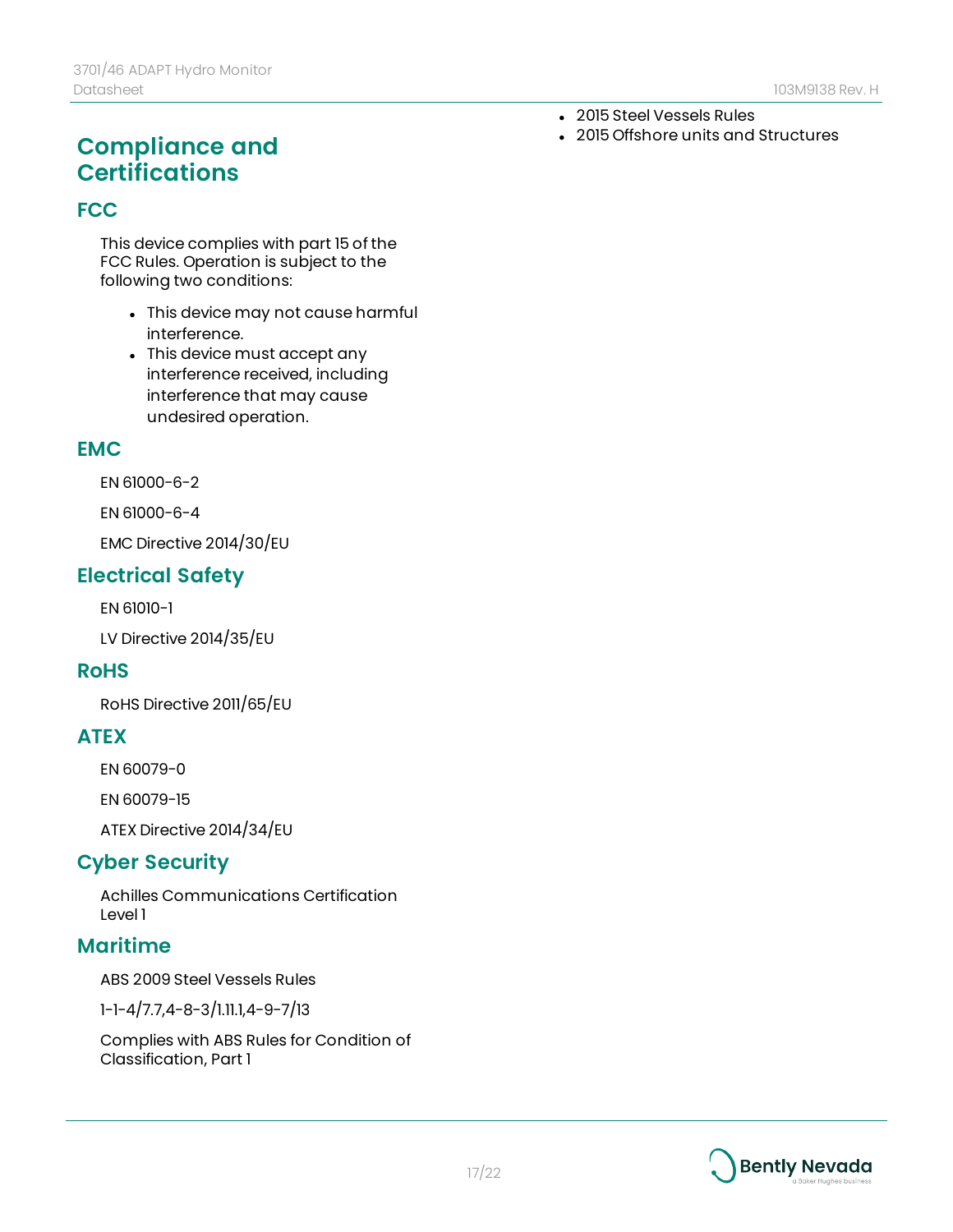## **Hazardous Area Approvals**

For the detailed listing of country and product specific approvals, refer to the *Approvals Quick Reference Guide* (108M1756) available from [www.Bently.com.](http://www.bently.com/)

## **CSA/NRTL/C**

Class I, Zone 2: AEx nA nC IIC T4 Gc; Class I, Zone 2: AEx ec nC IIC T4 Gc; Class I, Division 2, Groups A, B, C, and D;

T4 @ Ta= -30˚C to +65˚C When installed per drawing 100M1872

### **ATEX/IECEx**

II 3 G Ex nA nC IIC T4 Gc

T4 @ Ta= -30˚C to +65˚C

#### **ATEX Special Conditions of Safe Use**

- The equipment shall only be used in an area of not more than pollution degree 2, as defined in IEC 60664-1.
- The equipment shall be installed in an enclosure that provides a degree of protection of not less than IP54 and which meets the enclosure requirements of EN 60079-0 and EN 60079-7/EN 60079- 15. The enclosure shall be suitable for an ambient temperature range of -30°C to +65°C and a service temperature of 80°C.
- Transient voltage protection shall be provided by the external circuits to ensure that transient overvoltages to the equpment cannot exceed 140% of 85 V.
- When installed in a metal enclosure, the enclosure shall have an external facitlity for an earth bonding connection which complies with EN 60079-0:2012/A11:2013 clause 15.1.2 and which is electrically in

contact with the internal earth connection facility on the equipment.

• The relay output circuits shall not be connected to circuits which exceed 30V, 5A.

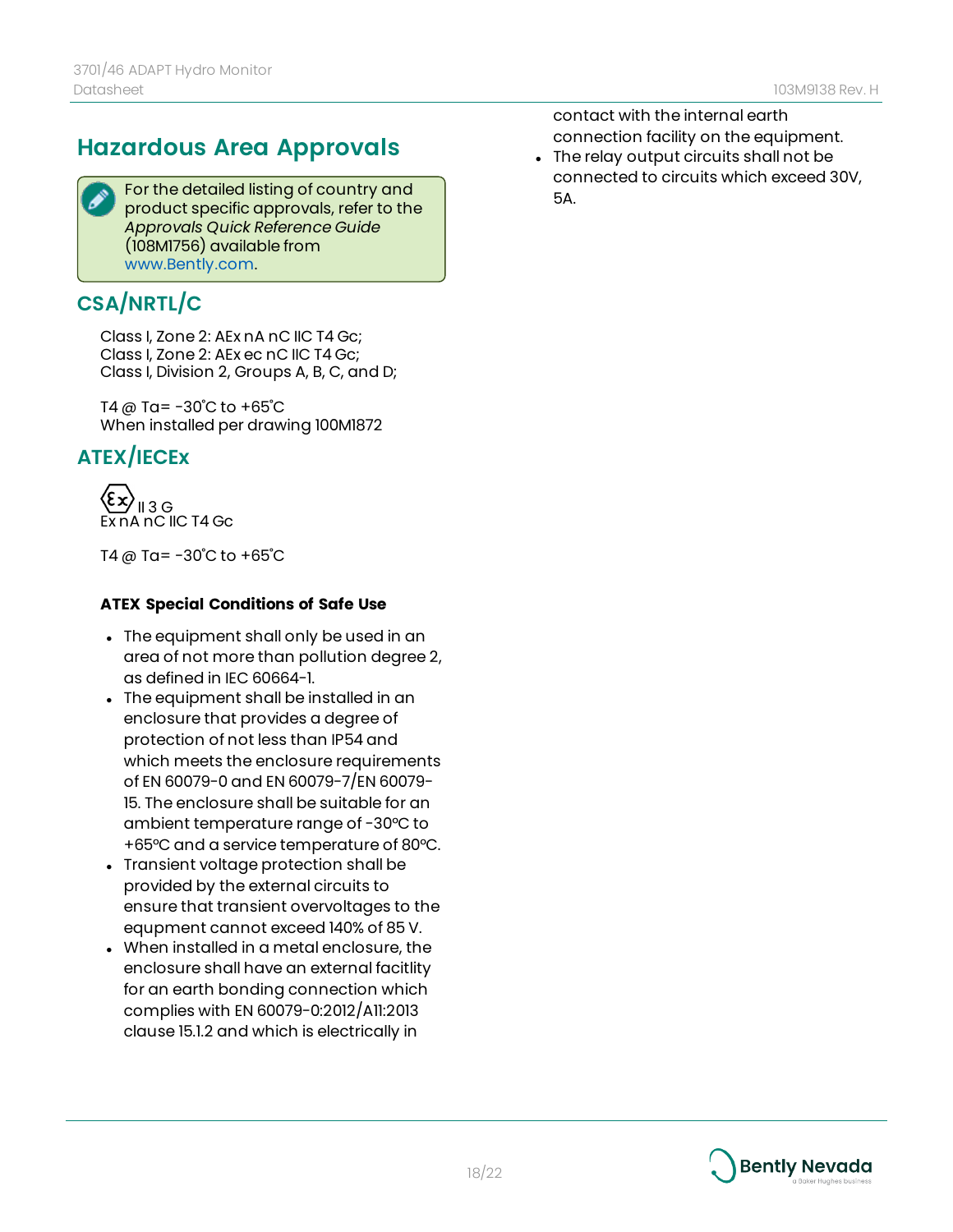## **Ordering Information**

For the detailed listing of country and product Í specific approvals, refer to the *Approvals Quick Reference Guide* (108M1756) available from [Bently.com.](http://www.bently.com/)

#### **3701/46–AA–BB–CC-DD- EE**

| A: Redundancy            |                         |
|--------------------------|-------------------------|
| 01                       | Simplex                 |
| <b>B: Input Module 1</b> |                         |
| 01                       | Prox/Accel/Velom        |
| 02                       | Prox/Accel/Seismic      |
| 04                       | Positive Input Module   |
| C: Input Module 2        |                         |
| 00                       | None                    |
| 01                       | Prox/Accel/Velom        |
| 03                       | Prox/Accel/Seismic      |
| 04                       | Positive Input Module   |
| <b>D: Output Module</b>  |                         |
| 00                       | None                    |
| 01                       | 8 CH Relay Module       |
| <b>E: Approvals</b>      |                         |
| 00                       | None <sup>t</sup>       |
| 01                       | CSA                     |
| 02                       | ATEX/IECEX              |
| XX                       | <b>Country Specific</b> |
|                          |                         |

tThis does include the non-hazardous area general safety certification.

### **Spares**

| <b>Part Number</b> | <b>Description</b>                        |
|--------------------|-------------------------------------------|
| 3701/46            | 3701/46 Hydro Monitor                     |
| 177896-06          | 3701/46 Processor Module                  |
| 177988-01          | Prox Accel Seismic (PAS)<br>Module        |
| 177989-01          | Prox Accel Velom (PAV)<br>Module          |
| 105M6001-01        | Positive Input (POV) Module               |
| >177897-01         | 3701 Output Relay Module                  |
| >175794            | 3701 Simplex Terminal Base                |
| 177992-01          | 3701 Terminal Block -<br>Standard         |
| 100M9465-01        | <b>BN Monitor Configuration SW</b><br>DVD |

#### **Accessories**

| <b>Part Number</b>         | <b>Description</b>                                                                                                 |
|----------------------------|--------------------------------------------------------------------------------------------------------------------|
| 323314-01                  | Buffered Output cable 15 pin<br>D-Sub to 7 SMA connectors.<br>(SMA connectors work with<br>the ADRE 408)           |
| >323314-02                 | Buffered Output cable 15 pin<br>D-Sub to 7 BNC connectors                                                          |
| >324343                    | Weatherproof Housing Kit                                                                                           |
| >Bently_<br><b>Manuals</b> | Customer DVD containing all<br>Bently Manuals, FWD, App<br>Notes, and Install Guides in<br>all available languages |

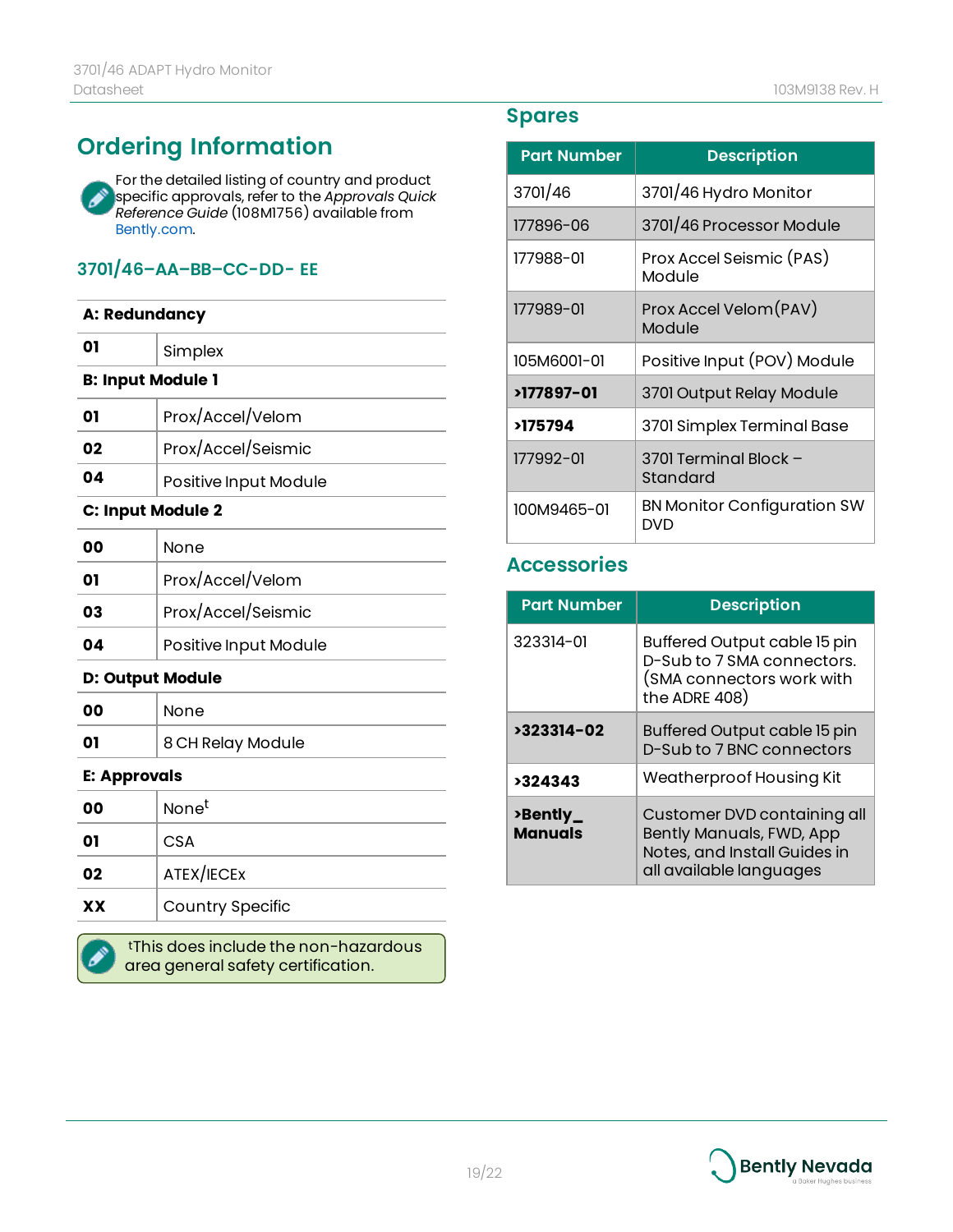# **Figures**



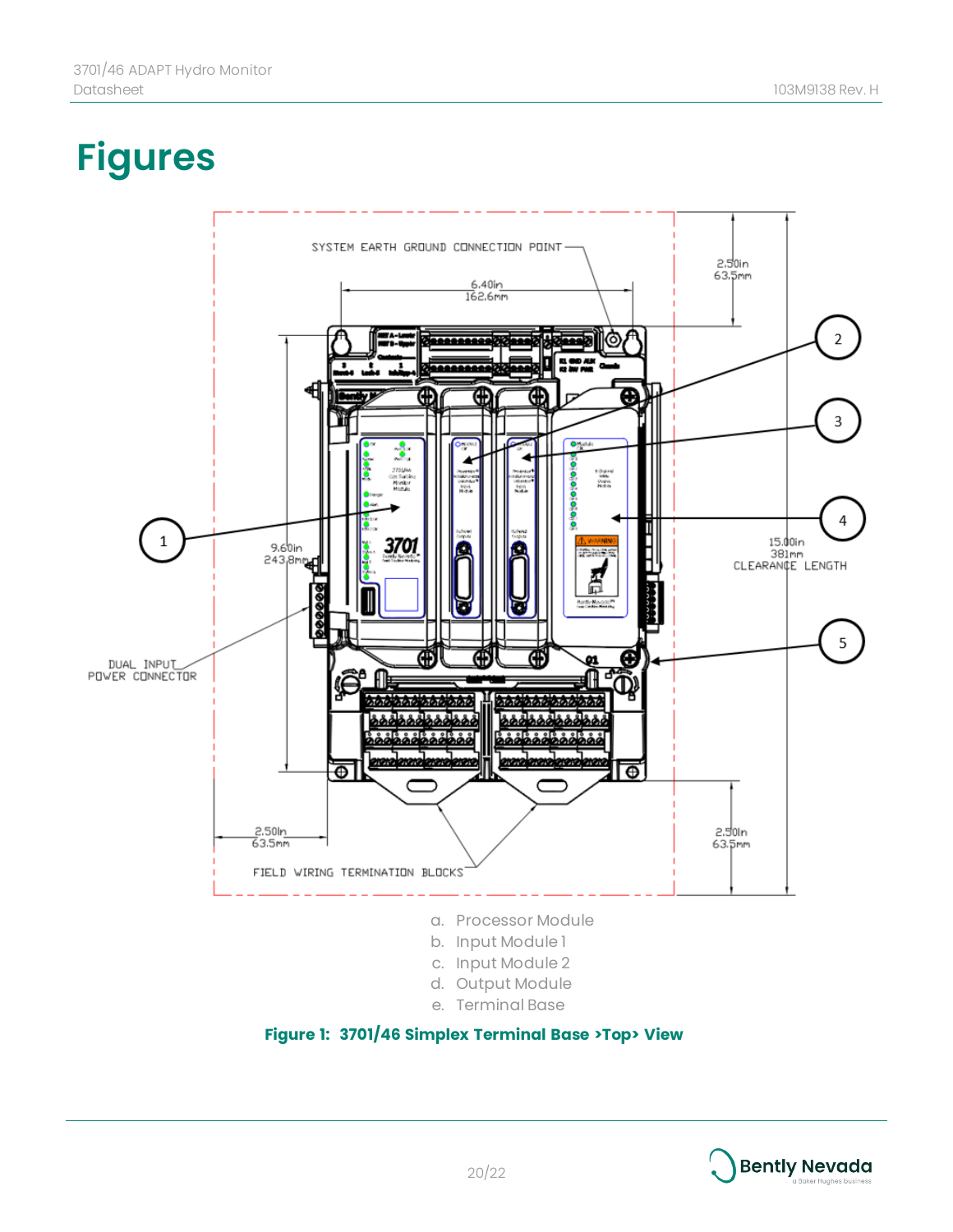

**Figure 2: 3701/46 Simplex Terminal Base Side>View**